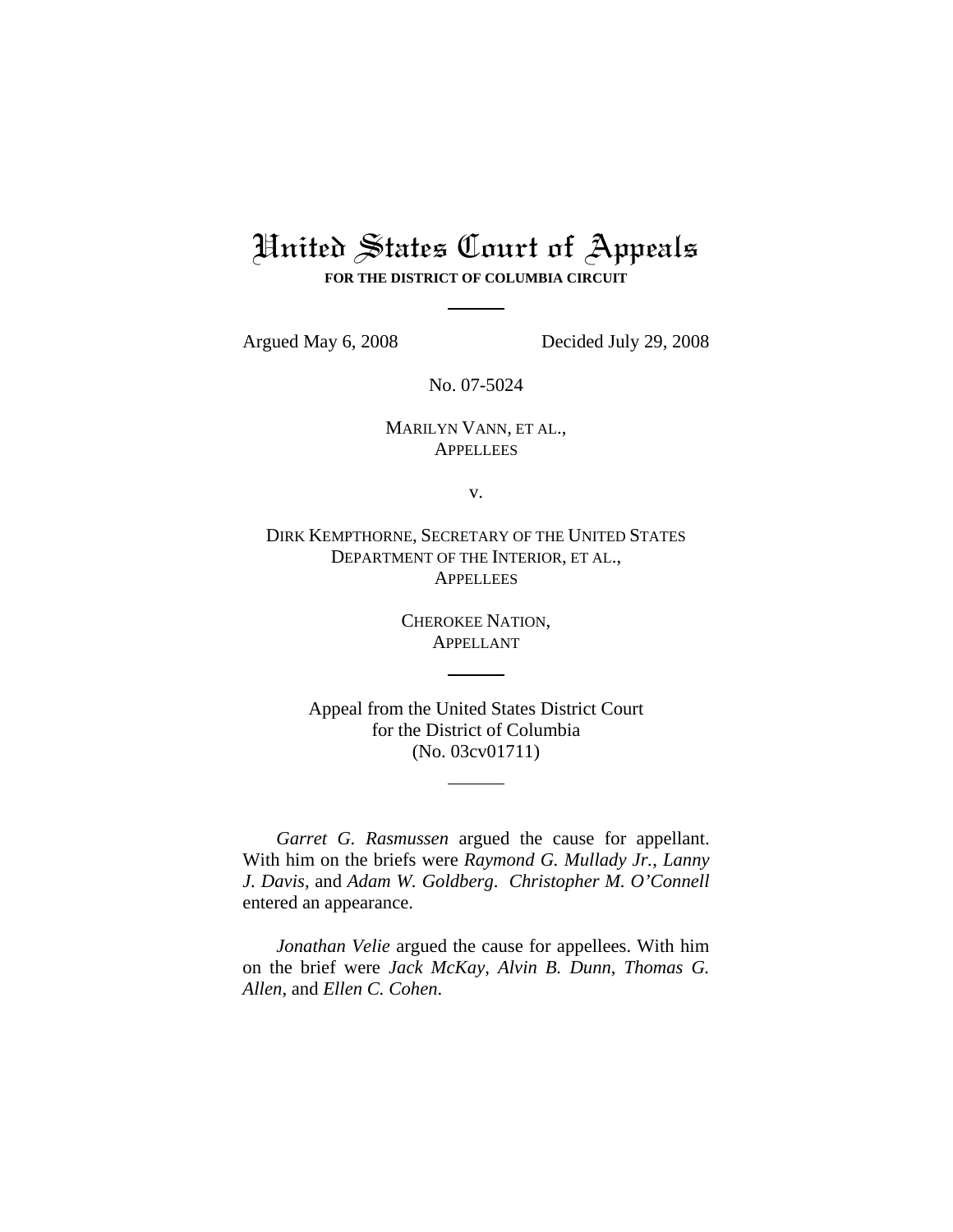# Before: TATEL, GARLAND, and GRIFFITH, *Circuit Judges*.

### Opinion for the Court filed by *Circuit Judge* GRIFFITH.

GRIFFITH, *Circuit Judge*: The issue on appeal is the extent to which sovereign immunity protects a federally recognized Indian tribe and its officers against suit. For the reasons that follow, we hold that the suit may proceed against the tribe's officers but not against the tribe itself.

#### **I.**

The Cherokee Nation shares with the United States a common stain on its history: the Cherokees owned African slaves. At the end of the Civil War, during which the tribe sided with the Confederacy, the Cherokee Nation and the United States entered into a treaty reestablishing relations. *See*  Treaty with the Cherokee, July 19, 1866, 14 Stat. 799 ("1866 Treaty"). In the treaty, the Cherokee Nation renounced slavery and involuntary servitude, and promised to extend "all the rights of native Cherokees" to the former Cherokee slaves, who came to be known as "Freedmen." 1866 Treaty, art. IX.

In 1896, Congress directed the Dawes Commission to create membership rolls for the so-called Five Civilized Tribes of Oklahoma, which included the Cherokee Nation. *See* Act of June 10, 1896, ch. 398, 29 Stat. 321, 339. The rolls for the Cherokees were completed in 1907 and resulted in two lists: a "Blood Roll" for native Cherokees, and a "Freedmen Roll" for former slaves and their descendants. These lists serve an important function because the tribal constitution of 1976 provides that citizenship in the Cherokee Nation must be proven by reference to the Dawes Commission Rolls. The citizens of the Cherokee Nation choose their tribal leaders by popular election according to procedures approved by the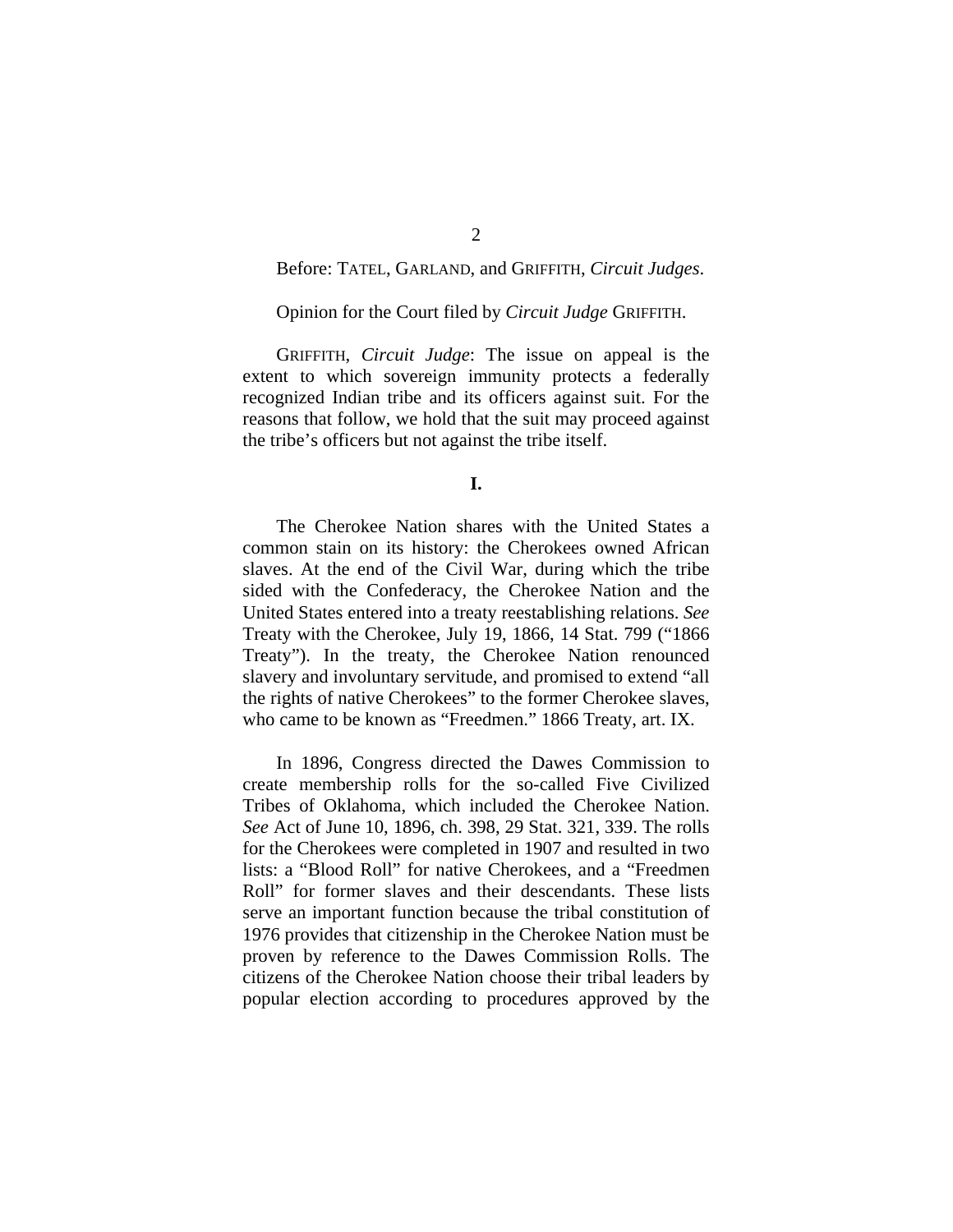Secretary of the U.S. Department of the Interior ("Secretary"). *See* Principal Chiefs Act of 1970, Pub. L. 91-495; *see also*  Letter from Neal A. McCaleb, Assistant Sec'y of Indian Affairs, U.S. Dep't of Interior, to Chadwick Smith, Principal Chief, Cherokee Nation (Mar. 15, 2002) (reaffirming continuing validity of the Principal Chiefs Act), J.A. 150–51; Letter from Neal A. McCaleb, Assistant Sec'y of Indian Affairs, U.S. Dep't of Interior, to Chadwick Smith, Principal Chief, Cherokee Nation (Apr. 23, 2002) (disavowing letter of March 15, 2002, but reaffirming continuing validity of the Principal Chiefs Act), J.A. 153–54.

Marilyn Vann and other descendants of persons listed on the Freedmen Roll (collectively, "the Freedmen") allege they were not permitted to vote in two tribal elections because they lack an ancestral link to the Blood Roll. In the May 24, 2003 election, voters reelected Chief Chadwick Smith, chose other tribal officers, and amended the tribal constitution to eliminate a provision requiring the Secretary's approval of amendments. The July 26, 2003 election saw further constitutional amendments and a run-off for tribal officers. The Freedmen, protesting their alleged disenfranchisement, asked the Secretary to invalidate the May 24 election. The Secretary pressed the Cherokee Nation to address the Freedmen's concerns and submit its election procedures for federal review. *See, e.g.*, Letter from Jeanette Hanna, Regional Director, U.S. Dep't of Interior, to Chadwick Smith, Principal Chief, Cherokee Nation (July 25, 2003) ("The [Principal Chiefs Act] provides . . . that the procedures for selecting the Principal Chief of the Cherokee Nation are subject to approval by the Secretary of the Interior. We are aware of no evidence that the Secretary has approved the current procedures for the election of the Principal Chief."), J.A. 194. Except for writing a few letters, the Cherokee Nation appears to have done little in response. The Secretary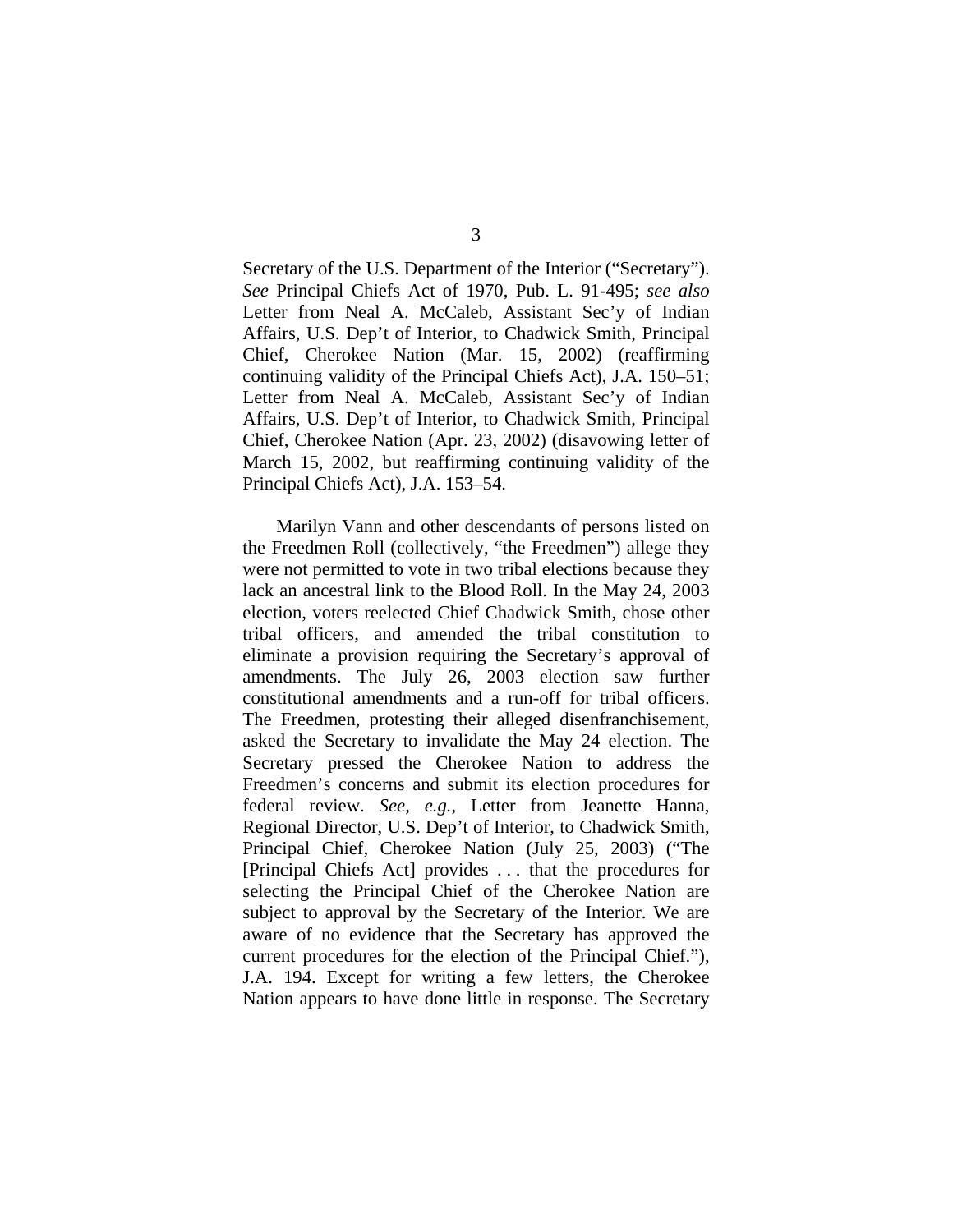nevertheless recognized Chief Smith's election on August 6, 2003, referring any election disputes to the tribal courts. *See* Letter from Jeanette Hanna, Regional Director, U.S. Dep't of Interior, to Chadwick Smith, Principal Chief, Cherokee Nation (Aug. 6, 2003) (stating that "it is inappropriate and premature for the Department to question the validity of the election of Tribal officials"), J.A. 199–200. The Secretary held the May 24 constitutional amendment under review until Chief Smith eventually withdrew the tribe's request for approval of that amendment in June 2006.

The Freedmen sued the Secretary under the Administrative Procedure Act in the United States District Court for the District of Columbia, alleging that their exclusion from the tribal elections, along with the Secretary's recognition of those elections, violated the Thirteenth Amendment, the Fifteenth Amendment, the Cherokee constitution, the 1866 Treaty, the Principal Chiefs Act, and the Indian Civil Rights Act. The Freedmen sought a declaratory judgment that the Secretary had behaved arbitrarily and capriciously. 5 U.S.C.  $\S 706(2)(A)$ . The Freedmen also sought to enjoin the Secretary from recognizing the results of the 2003 elections, or of any future elections from which the Freedmen would be excluded.

The district court granted the Cherokee Nation leave to intervene for the limited purpose of challenging the suit under Federal Rule of Civil Procedure 19. The Cherokee Nation then moved to dismiss on the grounds that although it was a necessary and indispensable party, sovereign immunity barred its joinder.<sup>1</sup> *See* FED. R. CIV. P. 19(b) ("If a person who is

 $\overline{a}$ 

<sup>&</sup>lt;sup>1</sup> The words "necessary" and "indispensable" have become obsolete in the Rule 19 context as a result of stylistic changes to the Rule that have occurred since the proceedings in the district court. *See*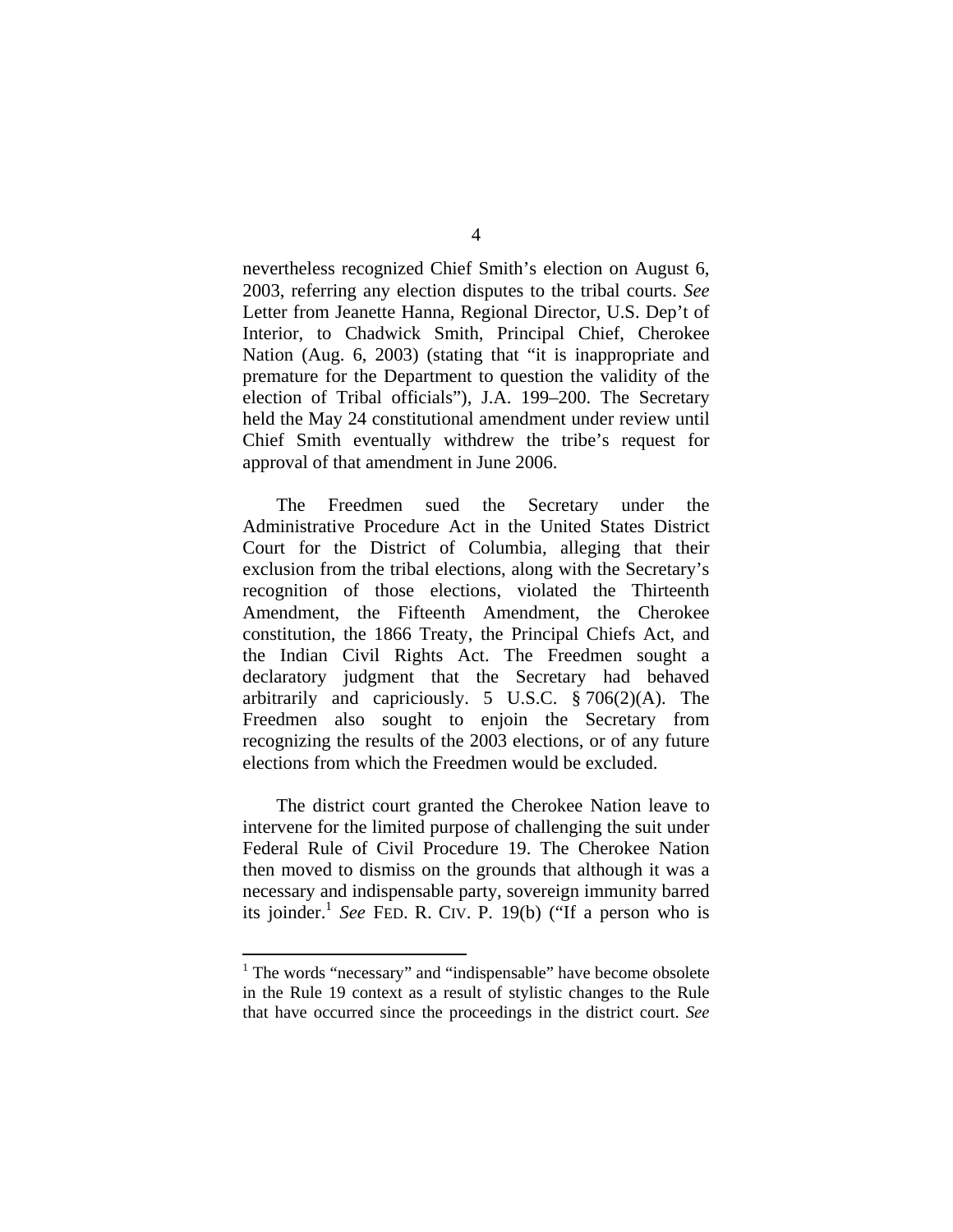required to be joined if feasible [as defined in subparagraph (a)] cannot be joined, the court must determine whether, in equity and good conscience, the action should proceed among the existing parties or should be dismissed."). The Freedmen responded with a motion for leave to file an amended complaint naming as defendants the Cherokee Nation, Chief Smith, and other tribal officers, all of whom were alleged to have violated the Thirteenth Amendment and the 1866 Treaty. After determining that the tribe was a necessary party under Rule 19(a), the district court concluded that the tribe and its officers could be joined because the tribe did not enjoy sovereign immunity against the Freedmen's suit. Accordingly, the district court denied the motion to dismiss and granted the motion for leave to file.

The Cherokee Nation appeals the denial of its motion to dismiss on sovereign immunity grounds. Under 28 U.S.C. § 1291 and the collateral order doctrine, we may hear an interlocutory appeal from the denial of such a motion. *See Kilburn v. Socialist People's Libyan Arab Jamahiriya*, 376 F.3d 1123, 1126 (D.C. Cir. 2004) (citing *P.R. Aqueduct & Sewer Auth. v. Metcalf & Eddy, Inc.*, 506 U.S. 139, 144 (1993), and *Cohen v. Beneficial Indus. Loan Corp.*, 337 U.S. 541, 546 (1949)); *Wisconsin v. Ho-Chunk Nation*, 512 F.3d 921, 928 (7th Cir. 2008) ("A district court's determination that a tribe's sovereign immunity has been waived by the tribe or abrogated by Congress falls within the ambit of the collateral order doctrine . . . ."). We review de novo the district court's conclusion that the Cherokee Nation and its officers do not enjoy tribal sovereign immunity. *See Cherokee Nation v. Babbitt*, 117 F.3d 1489, 1497–98 (D.C. Cir. 1997).

 $\overline{a}$ 

*Republic of Philippines v. Pimentel*, No. 06-1204, slip op. at 2 (U.S. June 12, 2008) (noting the replacement in Rule 19 of "necessary" with "required," and the deletion of "indispensable").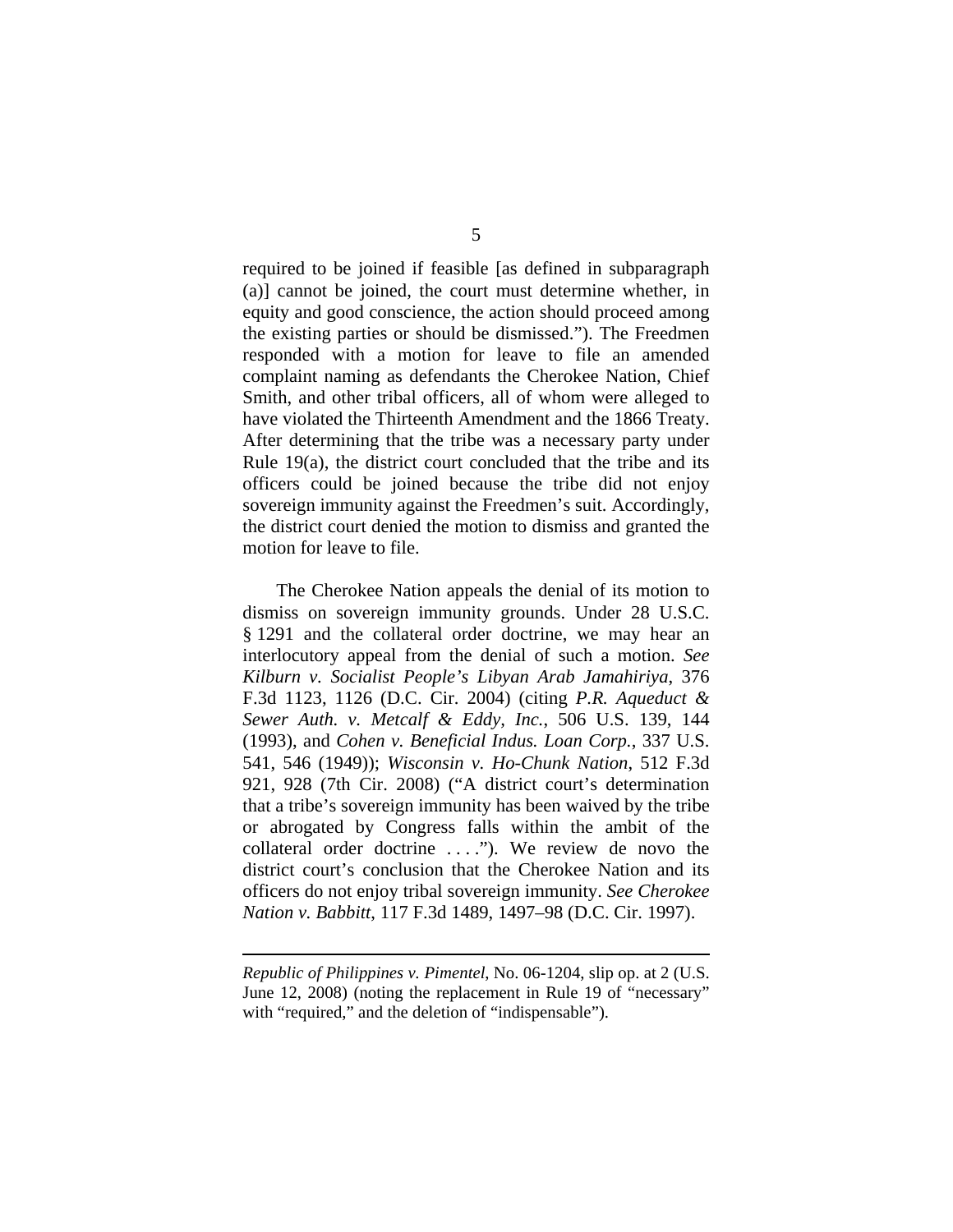6

**II.** 

Indian tribes did not relinquish their status as sovereigns with the creation and expansion of the republic on the North American continent. The courts of the United States have long recognized that the tribes once were, and remain still, independent political societies. *E.g.*, *Worcester v. Georgia*, 31 U.S. (6 Pet.) 515, 556–57 (1832); *Cherokee Nation v. Georgia*, 30 U.S. (5 Pet.) 1, 16–17 (1831). "Perhaps the most basic principle of all Indian law, supported by a host of decisions, is that those powers lawfully vested in an Indian nation are not, in general, delegated powers granted by express acts of Congress, but rather 'inherent powers of a limited sovereignty which has never been extinguished.' " FELIX S. COHEN'S HANDBOOK OF FEDERAL INDIAN LAW § 4.01[1][a], at 206 (Nell Jessup Newton ed., 2005) [hereinafter, COHEN'S HANDBOOK] (quoting *United States v. Wheeler*, 435 U.S. 313, 322–23 (1978)). That said, Congress may whittle away tribal sovereignty as it sees fit. *See Santa Clara Pueblo v. Martinez*, 436 U.S. 49, 56 (1978) (noting that "Congress has plenary authority to limit, modify or eliminate the powers of local self-government which the tribes otherwise possess"); *Wheeler*, 435 U.S. at 322 (noting that tribes are "subject to ultimate federal control"); *Fisher v. District Court*, 424 U.S. 382, 390 (1976) (referring to tribes' "quasi-sovereign status"); *United States v. Kagama*, 118 U.S. 375, 381 (1886) (referring to tribes as "semi-independent"); *Cherokee Nation*, 30 U.S. (5 Pet.) at 17 (referring to tribes as "domestic dependent nations" whose "relation to the United States resembles that of a ward to his guardian").

As sovereigns, Indian tribes enjoy immunity against suits. *Kiowa Tribe v. Mfg. Techs., Inc.*, 523 U.S. 751, 754 (1998); *Okla. Tax Comm'n v. Citizen Band Potawatomi Indian Tribe*,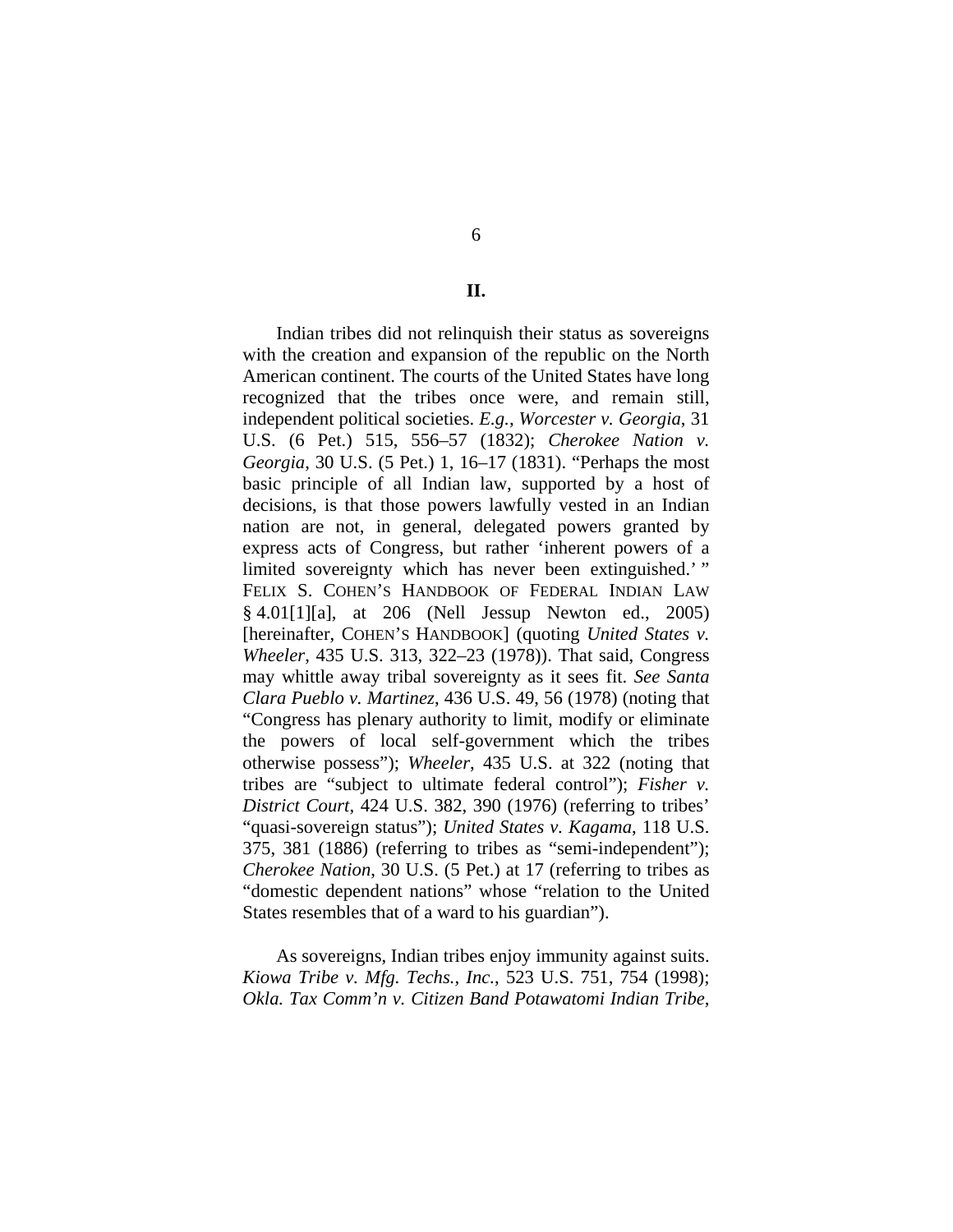498 U.S. 505, 509 (1991); *Santa Clara Pueblo*, 436 U.S. at 58–59; *Puyallup Tribe, Inc. v. Dep't of Game*, 433 U.S. 165, 172 (1977); *United States v. U.S. Fid. & Guar. Co.*, 309 U.S. 506, 512 (1940); *Wichita & Affiliated Tribes v. Hodel*, 788 F.2d 765, 771 (D.C. Cir. 1986). This immunity flows from a tribe's sovereign status in much the same way as it does for the States<sup>2</sup> and for the federal government. See Seminole *Tribe v. Florida*, 517 U.S. 44, 54 (1996) (noting the "presupposition . . . that ' "[i]t is inherent in the nature of sovereignty not to be amenable to the suit of an individual without its consent" '") (quoting *Hans v. Louisiana*, 134 U.S. 1, 13 (1890) (quoting THE FEDERALIST No. 81 (Alexander Hamilton) (Clinton Rossiter ed., 1961))). Congress's power to limit the scope of a tribe's sovereignty extends to tribal sovereign immunity. "This aspect of tribal sovereignty, like all others, is subject to the superior and plenary control of Congress." *Santa Clara Pueblo*, 436 U.S. at 58; *see also Okla. Tax Comm'n*, 498 U.S. at 510 ("Congress has always been at liberty to dispense with such tribal immunity or to limit it."). But abrogation of tribal sovereign immunity requires an explicit and unequivocal statement to that effect. *C & L Enters., Inc. v. Citizen Band Potawatomi Indian Tribe*, 532 U.S. 411, 418 (2001) ("To abrogate tribal immunity, Congress must 'unequivocally' express that purpose.") (quoting *Santa Clara Pueblo*, 436 U.S. at 58); *Cherokee Nation*, 117 F.3d at 1498 ("Any waiver of a tribe's sovereign immunity, whether by Congress or by the tribe itself, 'cannot be implied but must be unequivocally expressed.' ") (quoting *Santa Clara Pueblo*, 436 U.S. at 58).

Has there been an abrogation of tribal sovereign immunity in our case? The district court concluded that

 $\overline{a}$ 

 $2$  The States also count the Eleventh Amendment as a source of sovereign immunity. *See* U.S. CONST. amend. XI.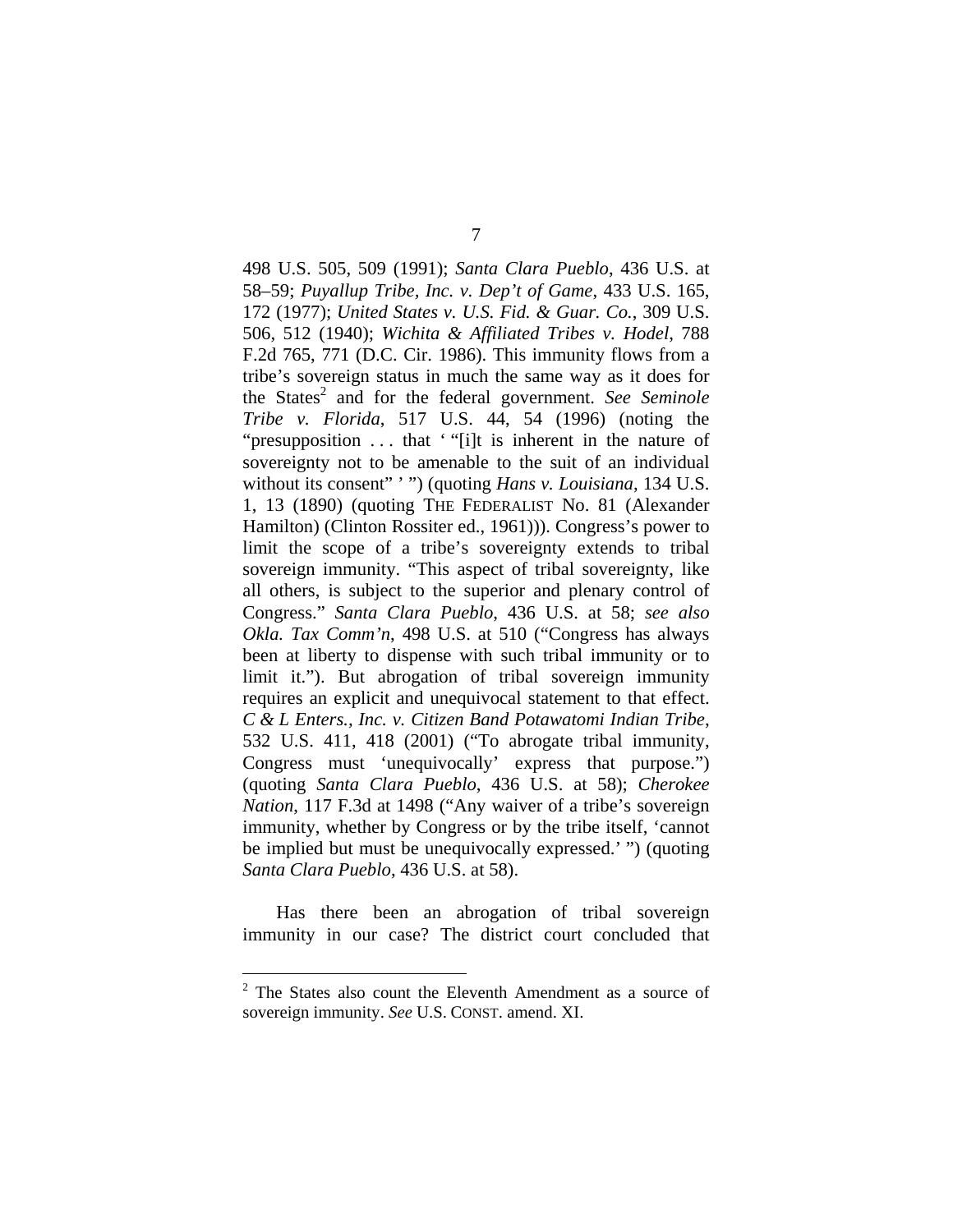"Congress clearly indicated its intent to abrogate the Cherokee Nation's immunity with respect to violations of the Thirteenth Amendment as evidenced by the Treaty of 1866." *Vann v. Kempthorne*, 467 F. Supp. 2d 56, 70 (D.D.C. 2006). The district court reasoned as follows. *See id.* at 66–70. The Thirteenth Amendment, which applies to Indian tribes, eradicates the badges and incidents of slavery. The 1866 Treaty implements similar principles for the Cherokee Nation. *See* 1866 Treaty, art. IX (abolishing slavery and granting Freedmen "all the rights of native Cherokees"); *id.* art. VI (declaring that the Cherokee Nation's laws "shall be uniform throughout said nation"); *id.* art. XII (acknowledging supremacy of federal law). Later historical developments, including an 1888 statute forcing the Cherokee Nation to share its assets with the Freedmen, further demonstrate Congress's intent to protect the Freedmen against discrimination. "By repeatedly imposing such limitations on the sovereignty of the Cherokee Nation in order to protect the Freedmen, Congress has unequivocally indicated its intent to abrogate the tribe's immunity with regard to racial oppression prohibited by the Thirteenth Amendment." *Vann*, 467 F. Supp. 2d at 69. Denying the Freedmen the right to vote in tribal elections violates the Thirteenth Amendment and the 1866 Treaty, so the Cherokee Nation cannot claim tribal sovereign immunity against a suit complaining of such a badge and incident of slavery.

The district court is mistaken to treat every imposition upon tribal sovereignty as an abrogation of tribal sovereign immunity.3 Sovereignty and immunity are related, *Alden v.* 

<u>.</u>

 $3$  The Freedmen make a similar error in arguing that the "overriding" interest" of the United States implicitly abrogates tribal sovereign immunity. Freedmen's Br. at 9–15 (citing *Wheeler*, 435 U.S. at 323; *Oliphant v. Suquamish Indian Tribe*, 435 U.S. 191, 209–10 (1978); *Washington v. Confederated Tribes of the Colville Indian*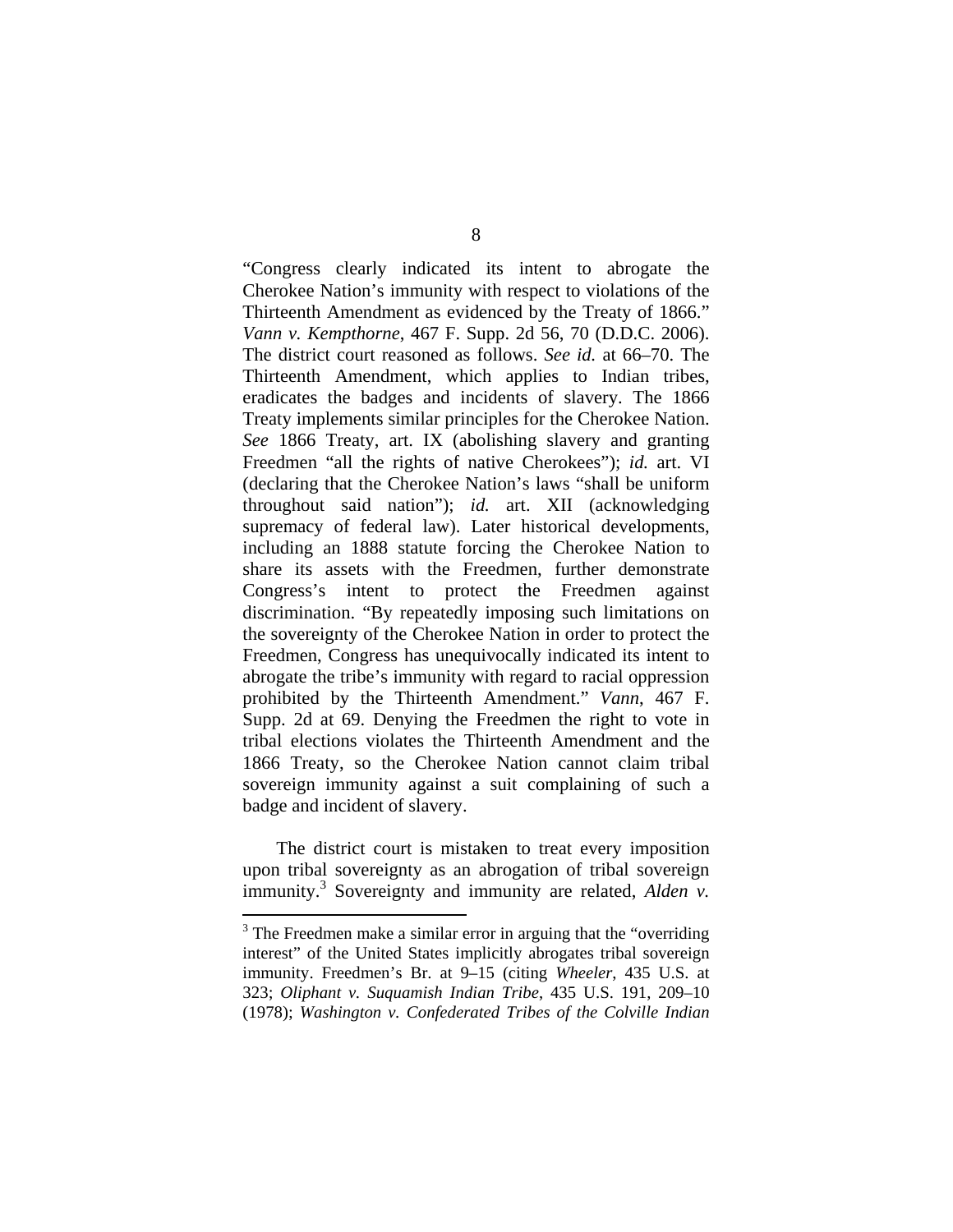*Maine*, 527 U.S. 706, 715 (1999), the latter being an attribute of the former, *P.R. Aqueduct & Sewer Auth.*, 506 U.S. at 146. But it is possible to cut back sovereignty in a way that leaves sovereign immunity intact. *Cf. Kiowa Tribe*, 523 U.S. at 755 ("To say substantive state laws apply to off-reservation conduct, however, is not to say that a tribe no longer enjoys immunity from suit. . . . There is a difference between the right to demand compliance with state laws and the means available to enforce them."). Congress can impose substantive constraints upon a tribe without subjecting the tribe to suit in federal court to enforce those constraints, as the Supreme Court made clear in *Santa Clara Pueblo*. In that case, an individual Indian sued her tribe in federal court, alleging gender discrimination in violation of the equal protection guarantee of the Indian Civil Rights Act ("ICRA"), 25 U.S.C. § 1302. Despite the ICRA's imposition of substantive constraints upon the tribe, the Supreme Court held the suit barred by tribal sovereign immunity and sent the plaintiff to pursue her claim in tribal court. *See* 436 U.S. at 58–59; *see also Nero v. Cherokee Nation*, 892 F.2d 1457, 1461 (10th Cir. 1989) (noting the *Santa Clara Pueblo* distinction between a substantive constraint and an abrogation of sovereign immunity). Absent explicit and unequivocal language to the contrary, the imposition of substantive constraints upon a tribe's sovereignty cannot be interpreted as an abrogation of its sovereign immunity.

We must determine for ourselves whether anything in the Thirteenth Amendment or the 1866 Treaty worked an abrogation of the Cherokee Nation's sovereign immunity.

 $\overline{a}$ 

*Reservation*, 447 U.S. 134, 153 (1980)). The cases cited speak to implicit limitations on tribal sovereignty and have nothing to do with tribal sovereign immunity, which is not subject to implicit abrogation. *Santa Clara Pueblo*, 436 U.S. at 58.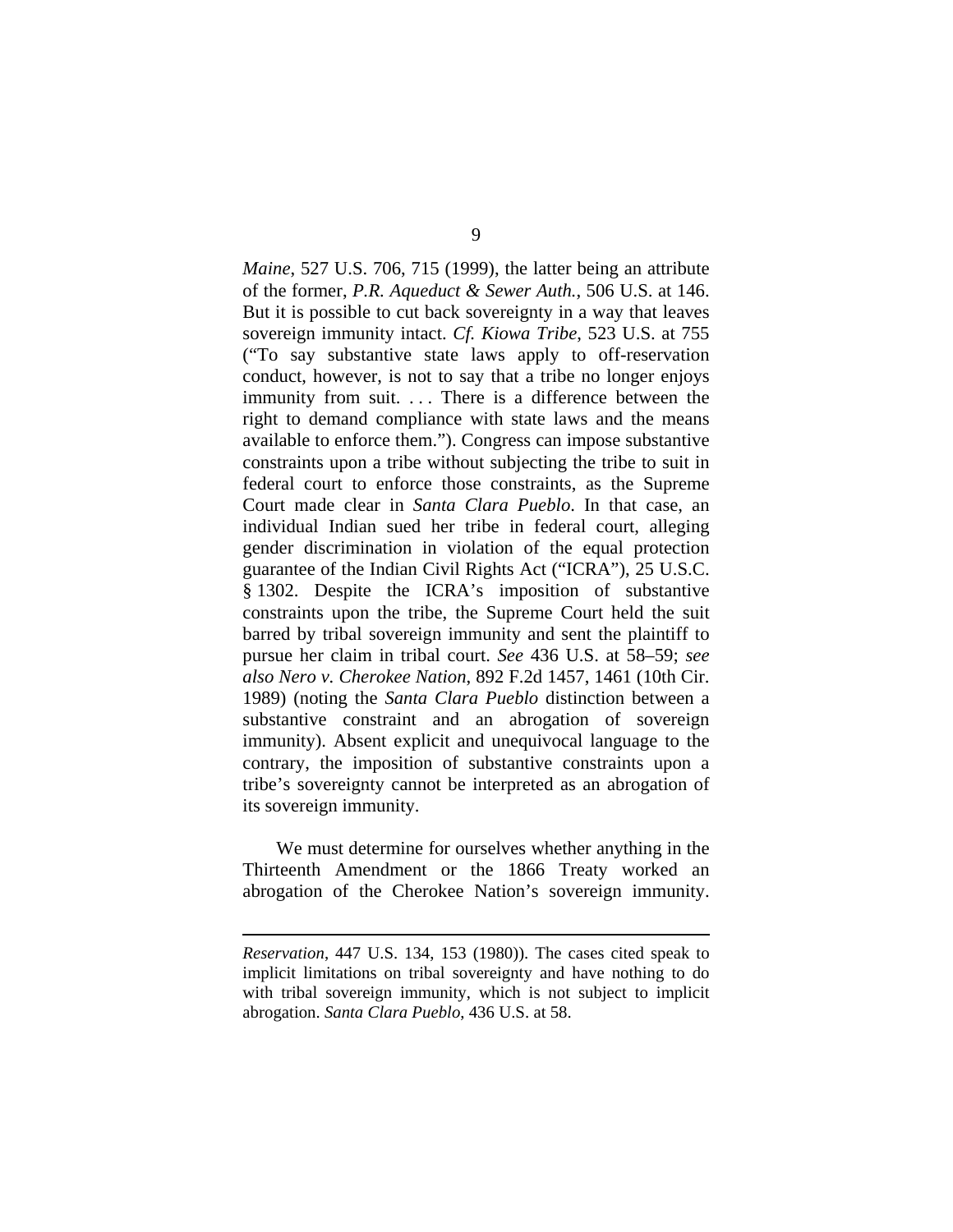Again, we will only acknowledge such an abrogation if the text is express and unequivocal. *See Santa Clara Pueblo*, 436 U.S. at 59 (holding the ICRA not to abrogate tribal sovereign immunity because "[n]othing on the face of Title I of the ICRA purports to subject tribes to the jurisdiction of the federal courts in civil actions for injunctive or declaratory relief"); *Fla. Paraplegic, Ass'n v. Miccosukee Tribe*, 166 F.3d 1126, 1131 (11th Cir. 1999) (holding the Americans with Disabilities Act not to abrogate tribal sovereign immunity and declaring, "Congress abrogates tribal immunity only where the definitive language of the statute itself states an intent either to abolish Indian tribes' common law immunity or to subject tribes to suit under the act"); *Bassett v. Mashantucket Pequot Tribe*, 204 F.3d 343, 357 (2d Cir. 2000) (holding the Copyright Act not to abrogate tribal sovereign immunity, where nothing on the statute's face could be so construed).<sup>4</sup>

We find no express and unequivocal abrogation of the Cherokee Nation's sovereign immunity in the texts upon

<u>.</u>

<sup>&</sup>lt;sup>4</sup> For examples of statutes that satisfy the abrogation standard, see COHEN'S HANDBOOK, § 7.05[1][b] (citing, *inter alia*, the Indian Depredation Act, 26 Stat. 851 (1891) (conferring jurisdiction upon Court of Claims to adjudicate "All claims for property of citizens of the United States taken or destroyed by Indians belonging to any band, tribe, or nation, in amity with the United States, without just cause or provocation on the part of the owner or agent in charge, and not returned or paid for"); the ICRA's habeas corpus provision, 25 U.S.C. § 1303 ("The privilege of the writ of habeas corpus shall be available to any person, in a court of the United States, to test the legality of his detention by order of an Indian tribe."); and the Indian Gaming Regulatory Act, 25 U.S.C.  $\S 2710(d)(7)(A)(ii)$ ("The United States district courts shall have jurisdiction over . . . any cause of action initiated by a State or Indian tribe to enjoin a class III gaming activity located on Indian lands and conducted in violation of any Tribal-State compact . . . .")).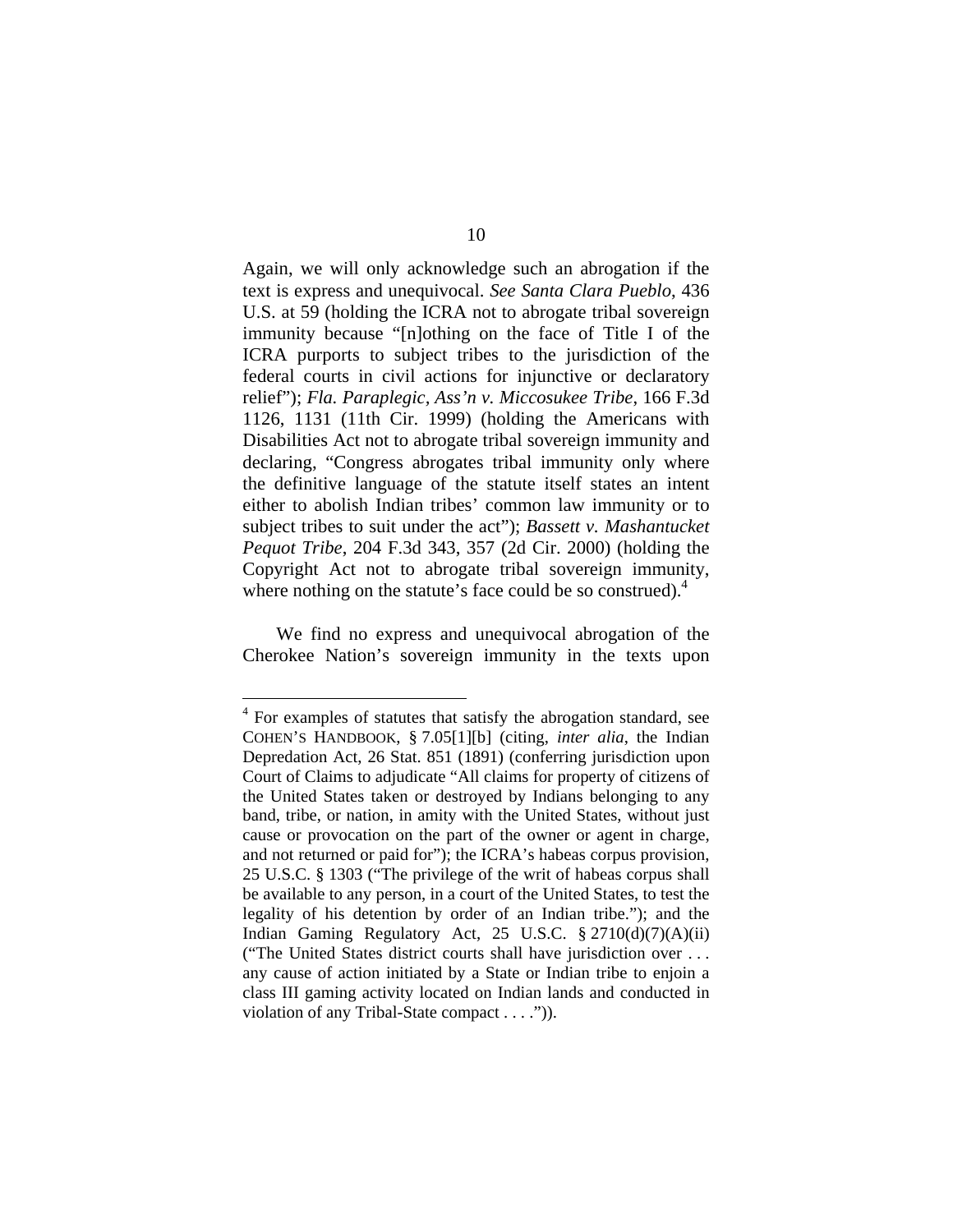which the Freedmen rely. Nothing in § 1 of the Thirteenth Amendment so much as hints at a federal court suit by a private party to enforce the prohibition against badges and incidents of slavery against Indian tribes. U.S. CONST. amend. XIII, § 1 ("Neither slavery nor involuntary servitude, except as a punishment for crime whereof the party shall have been duly convicted, shall exist within the United States, or any place subject to their jurisdiction."). Although § 2 of the Thirteenth Amendment gives Congress the power to generate express and unequivocal language abrogating tribal sovereign immunity to allow for such suits, that promise remains unfulfilled absent some further legislative enactment. *Id.* § 2 ("Congress shall have power to enforce this article by appropriate legislation."). The 1866 Treaty similarly lacks any clear abrogation of tribal sovereign immunity, as the Tenth Circuit correctly concluded in *Nero*, 892 F.2d at 1461. The Freedmen point to articles VI, IX, and XII of the 1866 Treaty, but these say nothing about federal court suits against the Cherokee Nation.

The Freedmen argue that our search for intent to abrogate is misguided because the Thirteenth Amendment and the 1866 Treaty predate the doctrine of tribal sovereign immunity, such that the drafters of those texts could not have foreseen the interpretive rule requiring express and unequivocal abrogation. Freedmen's Br. at 15–20. This argument misapprehends the nature of tribal sovereign immunity, which is not the product of any enactment but an inherent attribute of a tribe's sovereignty. Tribal sovereign immunity existed at the Founding, as surely as did tribal sovereignty, and our only concern is whether the Thirteenth Amendment or the 1866 Treaty later abrogated that immunity. The unequivocalabrogation rule reflects the belief, as true in the nineteenth century as it is today, that lawmakers do not lightly discard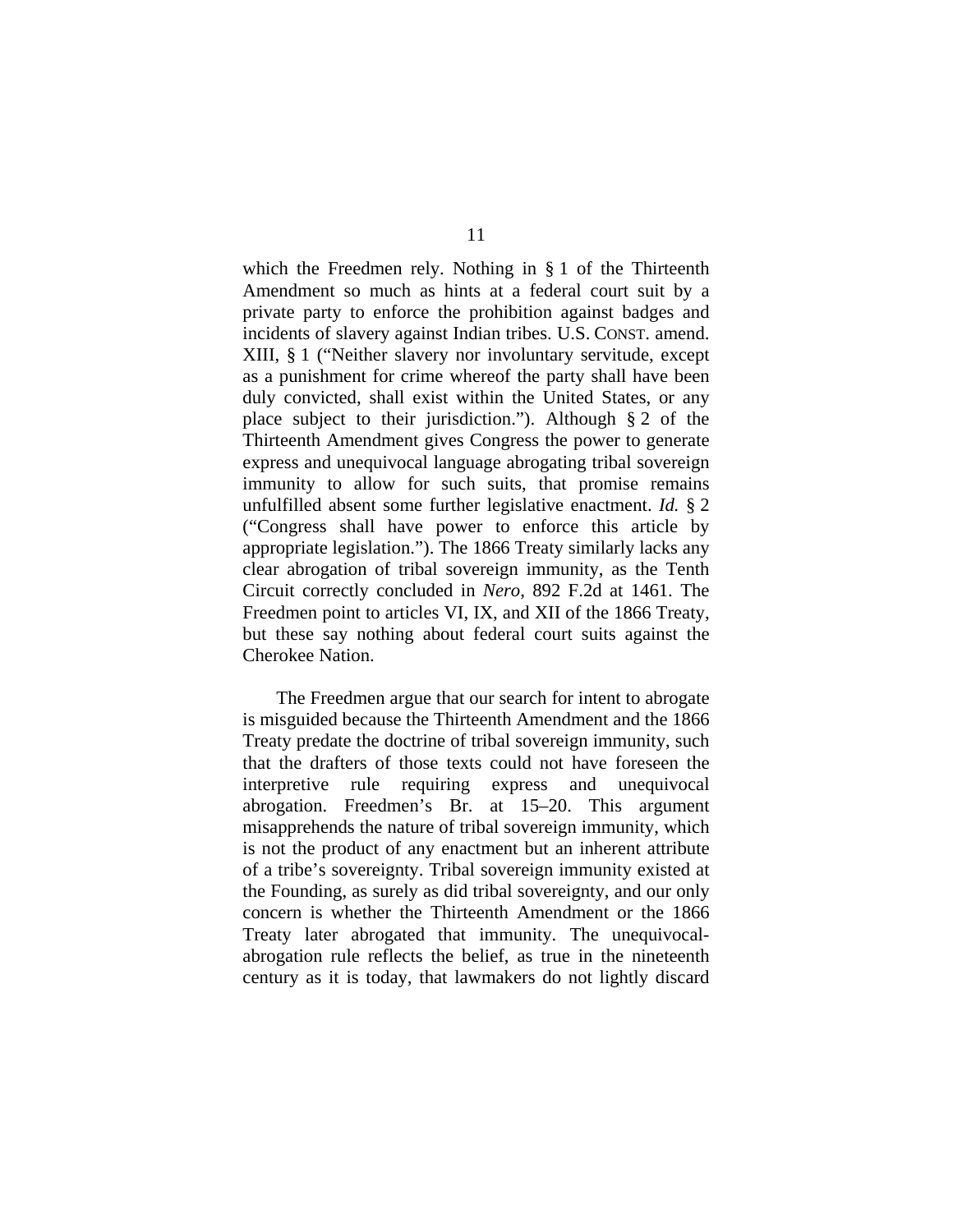sovereign immunity. We see no reason to depart from the established interpretive rule based on the vintage of the texts.

Because nothing in the Thirteenth Amendment or the 1866 Treaty amounts to an express and unequivocal abrogation of tribal sovereign immunity, the Cherokee Nation cannot be joined in the Freedmen's federal court suit without the tribe's consent. We reverse the district court's determination to the contrary.

#### **III.**

Having found the tribe's sovereign immunity intact, we must now assess whether tribal officers enjoy the same immunity from suit as does the tribe itself. We do not approach this question from scratch, for *Ex parte Young*, 209 U.S. 123 (1908), and related cases have come to apply to questions of tribal sovereign immunity. *See Santa Clara Pueblo*, 436 U.S. at 59 (citing *Ex parte Young*); *Bassett*, 204 F.3d at 358 (citing *Ex parte Young*); *Tenneco Oil Co. v. Sac & Fox Tribe of Indians*, 725 F.2d 572, 574 (10th Cir. 1984) (citing *Larson v. Domestic & Foreign Commerce Corp.*, 337 U.S. 682 (1949)); *cf.* Recent Case, 79 HARV. L. REV. 851, 852 (1966) (suggesting extension of *Ex parte Young* to tribal sovereign immunity context).

"The basic doctrine of *Ex parte Young* can be simply stated. A federal court is not barred by the Eleventh Amendment from enjoining state officers from acting unconstitutionally, either because their action is alleged to violate the Constitution directly or because it is contrary to a federal statute or regulation that is the supreme law of the land." 17A CHARLES ALAN WRIGHT ET AL., FEDERAL PRACTICE AND PROCEDURE § 4232 (3d ed. 2007) [hereinafter WRIGHT & MILLER] (citations omitted). In *Ex parte Young*, a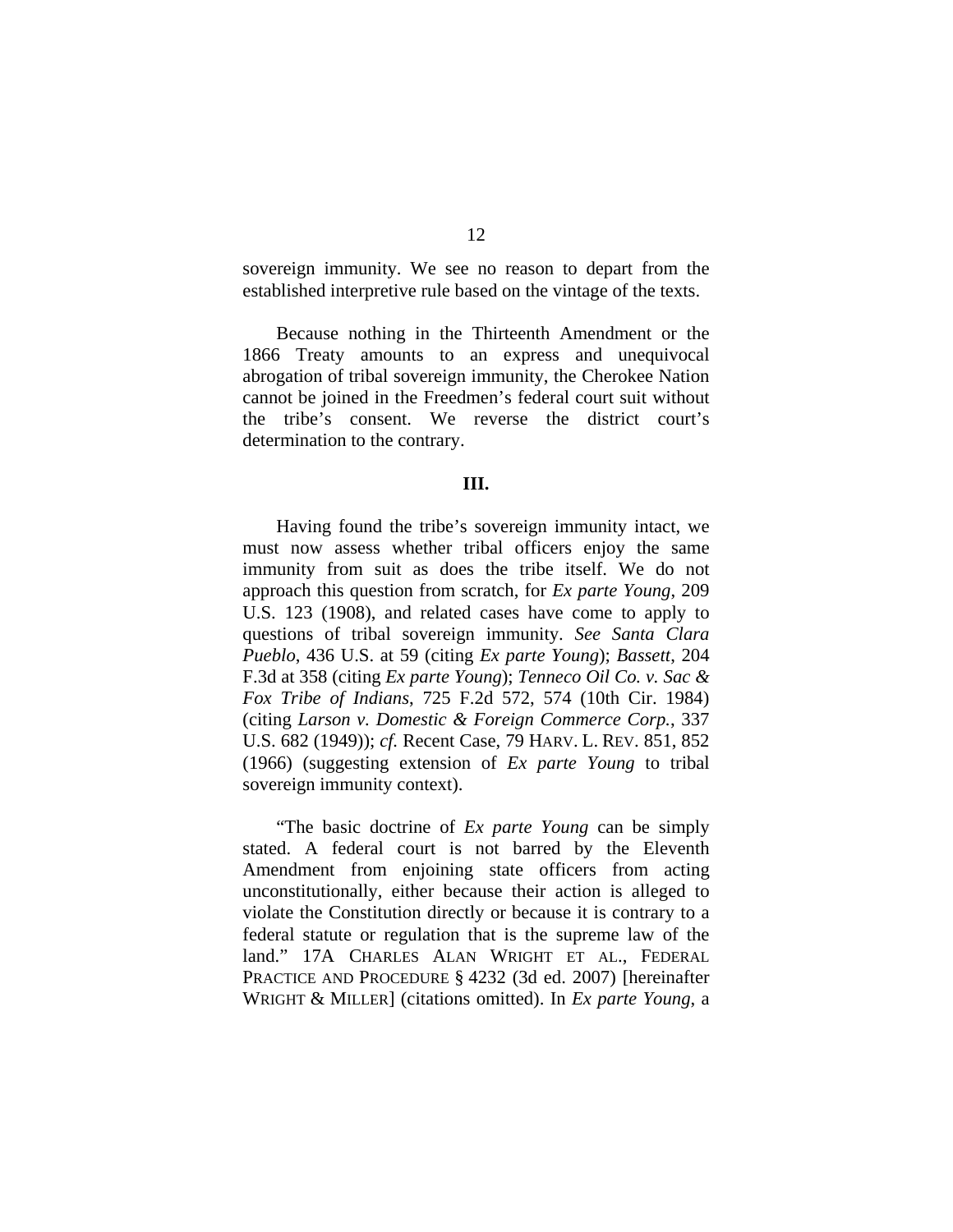private party was allowed to pursue an injunction in federal court against Minnesota's attorney general to prohibit his enforcement of a state statute alleged to violate the Fourteenth Amendment. This result rested upon the fiction that the suit went against the officer and not the State, thereby avoiding sovereign immunity's bar. *Pennhurst State Sch. & Hosp. v. Halderman*, 465 U.S. 89, 114 n.25 (1984) (noting the fiction); Kenneth Culp Davis, *Suing the Government by Falsely Pretending to Sue an Officer*, 29 U. CHI. L. REV. 435 (1962) (same). The officer, so the reasoning goes, cannot take refuge in the State's immunity if he contravenes federal law, and is "stripped of his official or representative character and . . . subjected in his person to the consequences of his individual conduct." *Ex parte Young*, 209 U.S. at 159–60. The Supreme Court recently confirmed the ease with which this stripping rationale can be applied. "In determining whether the doctrine of *Ex parte Young* avoids an Eleventh Amendment bar to suit, a court need only conduct a straightforward inquiry into whether [the] complaint alleges an ongoing violation of federal law and seeks relief properly characterized as prospective." *Verizon Md. Inc. v. Pub. Serv. Comm'n*, 535 U.S. 635, 645 (2002) (citation and quotation marks omitted).

Applying the principle of *Ex parte Young* in the matter before us, we think it clear that tribal sovereign immunity does not bar the suit against tribal officers. *Santa Clara Pueblo*, which relied on *Ex parte Young* to hold a tribal officer "not protected by the tribe's immunity from suit," dictates this result. *See* 436 U.S. at 59. The Freedmen allege that the Cherokee Nation's officers are in violation of the Thirteenth Amendment and the 1866 Treaty, and seek an injunction preventing Chief Smith "from holding further elections without a vote of all citizens, including the Freedmen." Pls.' Second Am. Compl. ¶ 74, J.A. 138. Faced with allegations of ongoing constitutional and treaty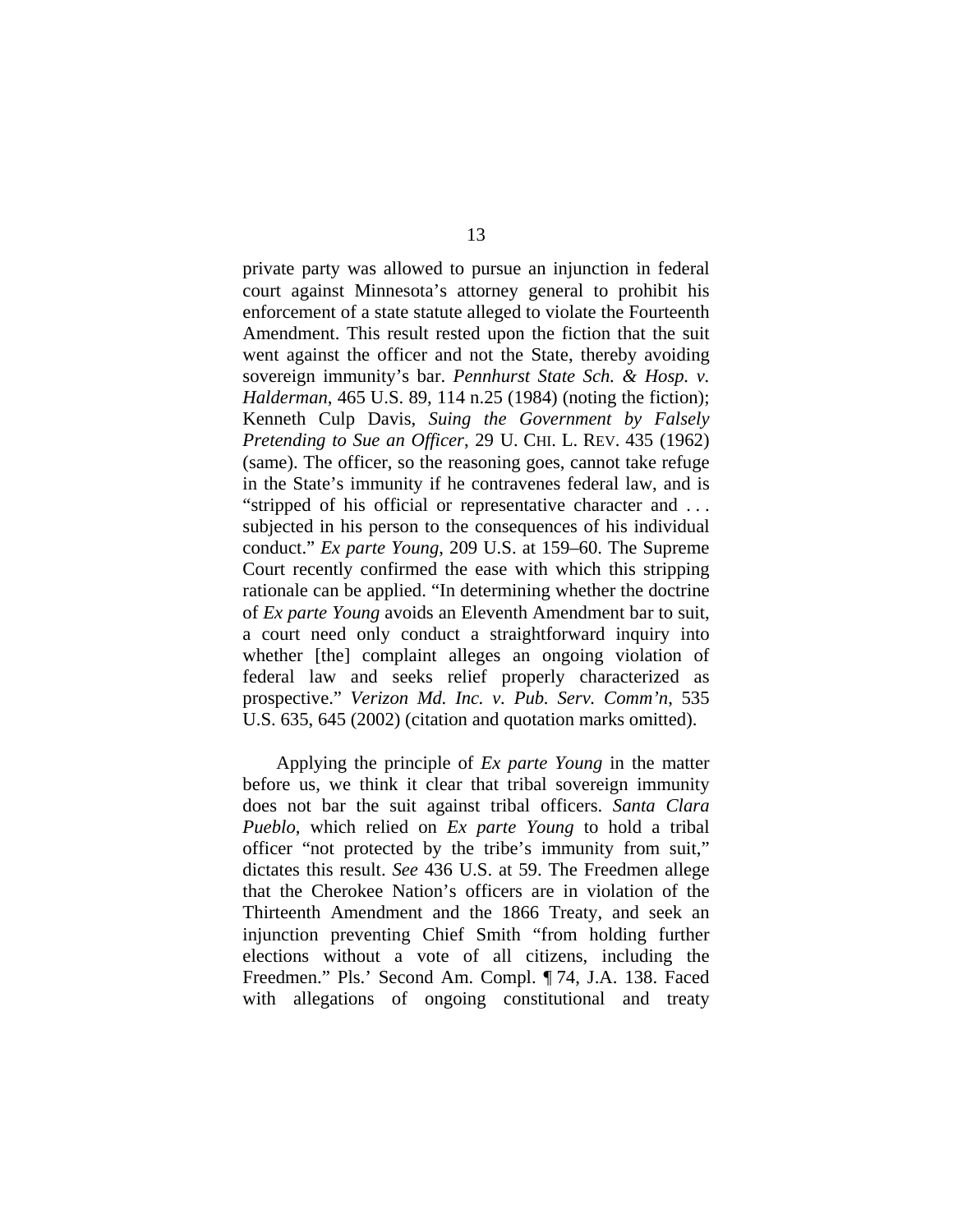violations, and a prospective request for injunctive relief, officers of the Cherokee Nation cannot seek shelter in the tribe's sovereign immunity.

In an attempt to avoid the straightforward application of *Ex parte Young*, the Cherokee Nation raises three arguments, which we consider in turn. Finding none of them persuasive, we conclude that sovereign immunity is no bar to the Freedmen's suit against the tribe's officers, and therefore affirm the district court's determination to the same effect.

## **A.**

Invoking *Larson v. Domestic & Foreign Commerce Corp.*, 337 U.S. 682 (1949), the Cherokee Nation argues that tribal sovereign immunity bars the suit against its officers because the requested relief really runs against the tribe itself. This is reminiscent of the losing argument in *Ex parte Young*. *See* 209 U.S. at 142, 149 (rejecting state officer's "objection . . . that the suit is, in effect, one against the State of Minnesota"). The argument is no more persuasive a century later. Due to an unfortunate footnote in the *Larson* opinion, however, we must explain our reasoning at some length.

*Larson* involved a contract dispute between the federal War Assets Administration and a private party to whom it had sold surplus coal, the Domestic & Foreign Commerce Corporation. The War Assets Administration understood the contract of sale to require payment in advance of delivery of the coal. When the Corporation insisted instead on depositing the funds upon receipt, the War Assets Administration considered the contract breached and sold the coal to a third party. The Corporation sued in federal court for declaratory and injunctive relief to prevent the federal Administrator from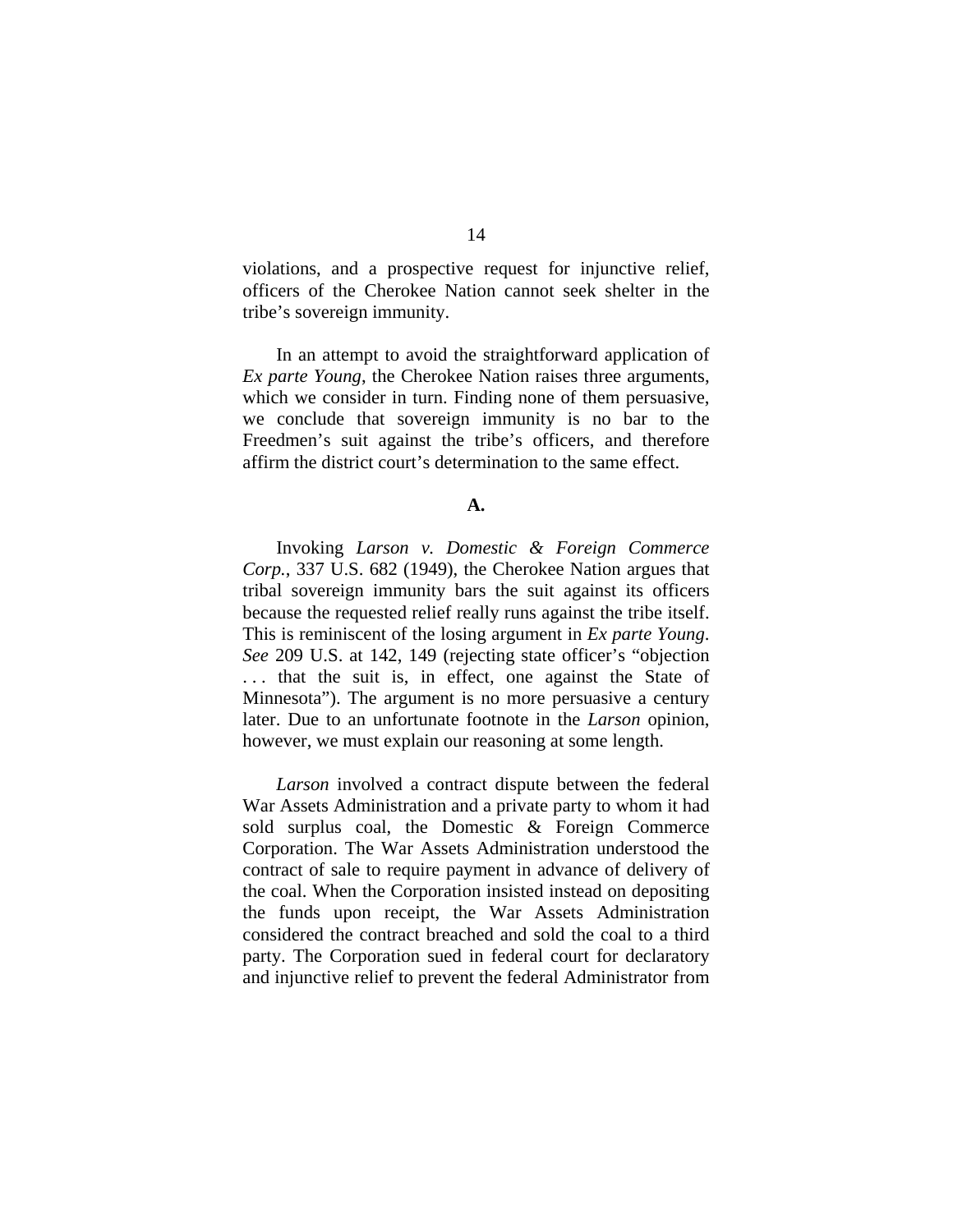delivering the coal to the third party, claiming entitlement to the coal under the original contract of sale.

The Supreme Court considered whether the sovereign immunity of the United States barred the suit against a federal officer. The Court acknowledged *Ex parte Young*'s stripping rationale, albeit with no direct citation to that case.

> There may be, of course, suits for specific relief against officers of the sovereign which are not suits against the sovereign.  $\ldots$  [W]here the officer's powers are limited by statute, his actions beyond those limitations are considered individual and not sovereign actions. . . . His actions are *ultra vires* his authority and therefore may be made the object of specific relief. . . . A second type of case is that in which the statute or order conferring power upon the officer to take action in the sovereign's name is claimed to be unconstitutional. . . . Here, too, the conduct against which specific relief is sought is beyond the officer's powers and is, therefore, not the conduct of the sovereign. . . . These two types have frequently been recognized by this Court as the only ones in which a restraint may be obtained against the conduct of Government officials.

*Larson*, 337 U.S. at 689–90 (citing *Phila. Co. v. Stimson*, 223 U.S. 605, 620 (1912) (citing *Ex parte Young*)); *see also id.* at 704 ("Under our constitutional system, certain rights are protected against governmental action and, if such rights are infringed by the actions of officers of the Government, it is proper that the courts have the power to grant relief against those actions."). The stripping rationale did not apply to the Administrator because the Corporation's breach-of-contract claim did not show him to have acted outside his authority.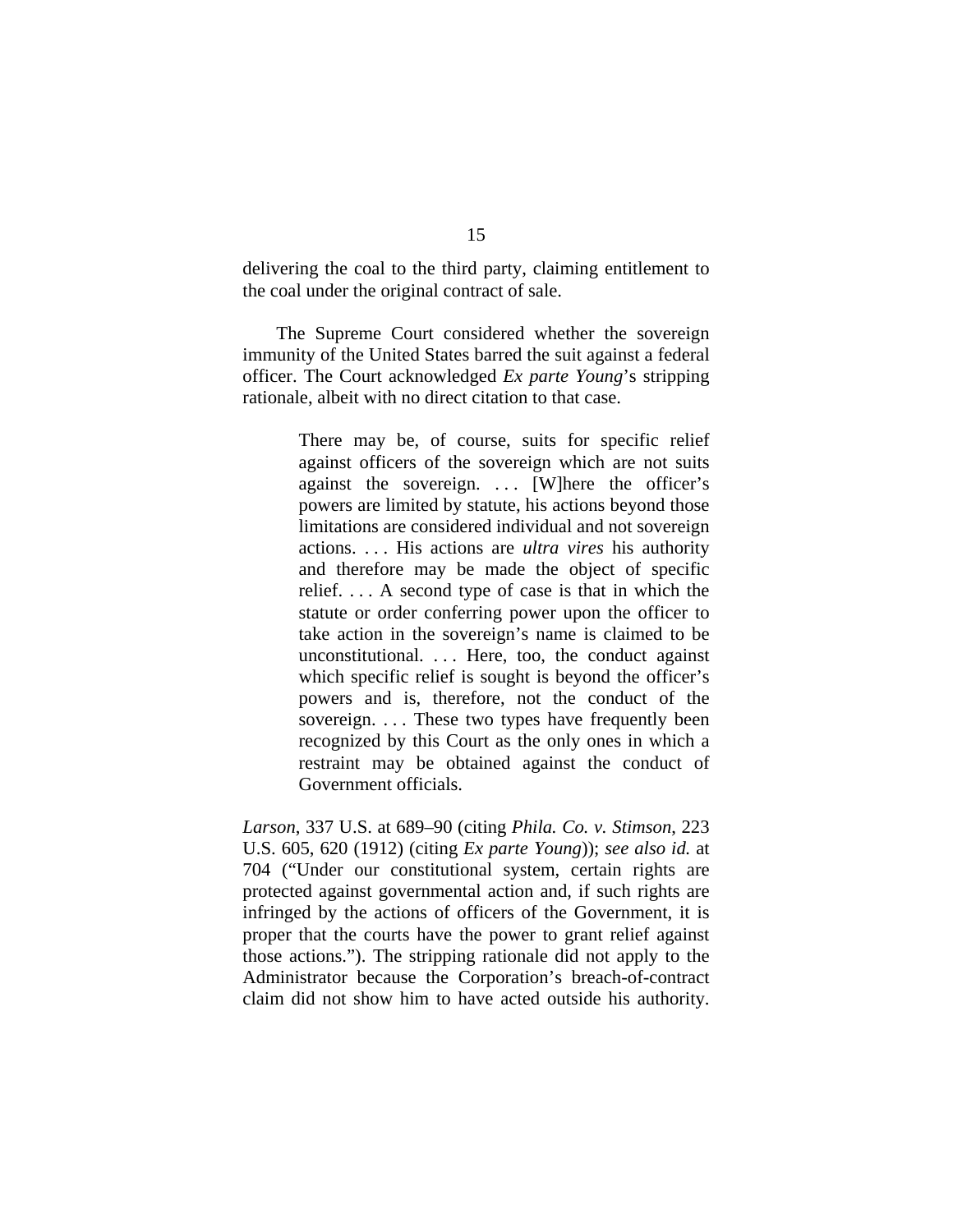*See id.* at 691–92. Accordingly, the Court held the suit barred by federal sovereign immunity, concluding that the suit was actually against the United States and not its officer. *Id.* at 687–88.

Given the obvious distinction between our own case and the one just described, the Cherokee Nation's reliance on *Larson* seems curious. Unlike the federal officer in *Larson*, who was only alleged to have breached a contract, the tribal officers in our case are said to have violated the Thirteenth Amendment and the 1866 Treaty. These allegations bring our case within the stripping rationale set forth in *Ex parte Young* and described in *Larson*, such that tribal sovereign immunity should not bar the Freedmen's suit against the officers of the Cherokee Nation.

Undeterred, the Cherokee Nation pins its hopes to footnote 11 of the *Larson* opinion, which provides:

> Of course, a suit may fail, as one against the sovereign, even if it is claimed that the officer being sued has acted unconstitutionally or beyond his statutory powers, if the relief requested can not be granted by merely ordering the cessation of the conduct complained of but will require affirmative action by the sovereign or the disposition of unquestionably sovereign property. *North Carolina v. Temple*, 134 U.S. 22 (1890).

*Larson*, 337 U.S. at 691 n.11. The Cherokee Nation claims that the Freedmen improperly seek "affirmative action" on the part of tribal officers. The Second Amended Complaint requests an injunction preventing Chief Smith "from holding further elections without a vote of all citizens, including the Freedmen." Pls.' Second Am. Compl. ¶ 74, J.A. 138.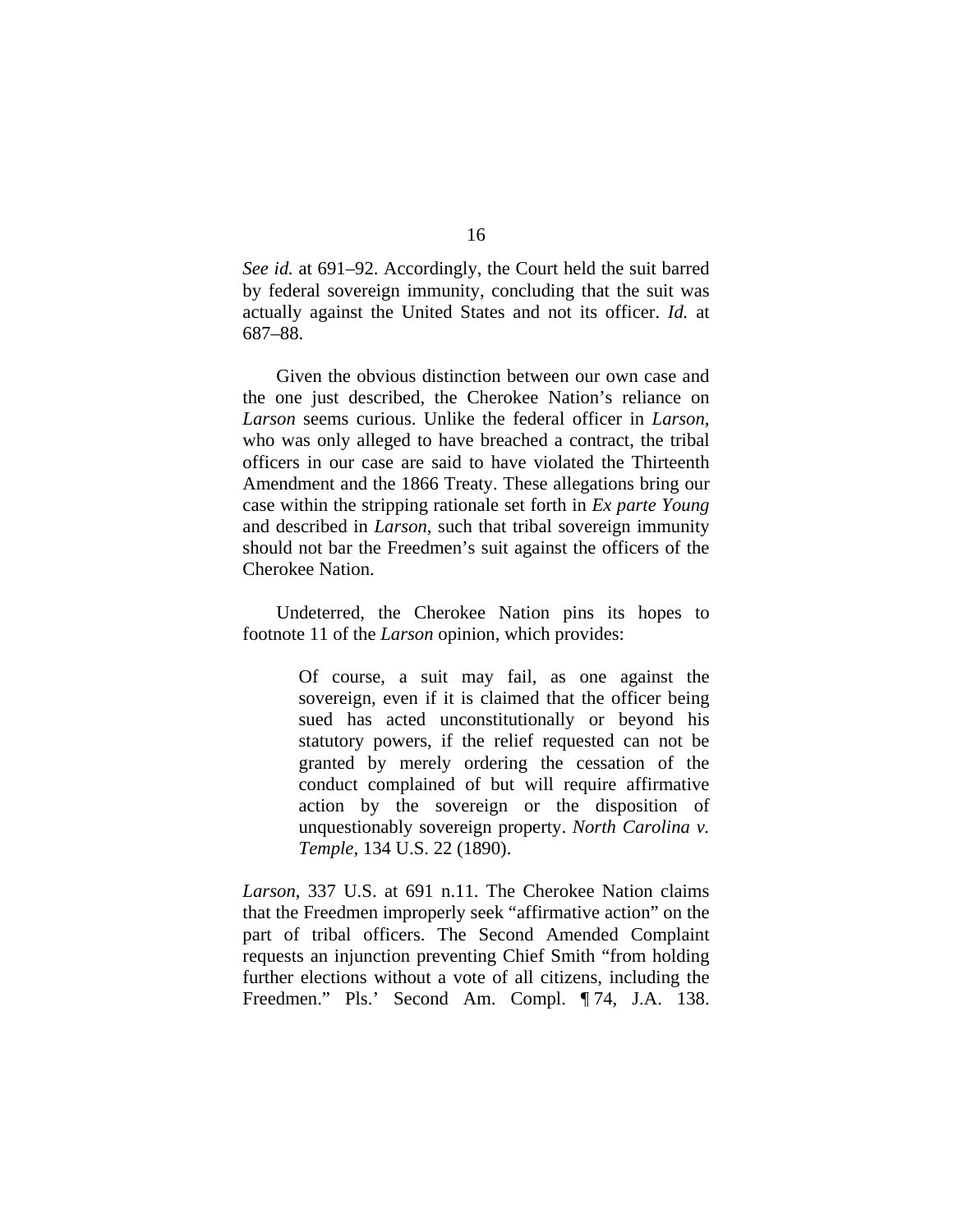According to the tribe, this injunction "would restrain the Nation from holding its elections and require the Nation to take action to amend its constitution and voting laws to include Plaintiffs as citizens with voting rights." Cherokee Nation's Br. at 50. At oral argument, counsel for the tribe said further, "what the relief would do is, it would paralyze the Nation, it would stop the Nation from having any elections, unless the Nation took affirmative steps to amend its constitution." Oral Arg. Recording at 8:27–8:37. Citing decisions of our sister circuits, *Fletcher v. United States*, 116 F.3d 1315, 1324 (10th Cir. 1997); *Shermoen v. United States*, 982 F.2d 1312, 1320 (9th Cir. 1992), the tribe tells us that "[t]he *Ex parte Young* fiction simply does not survive Plaintiffs' requested relief." Cherokee Nation's Br. at 50.

Whatever the *Larson* Court meant when it referred to "affirmative action," we conclude that this dicta does not limit the force of *Ex parte Young* in the case at hand. We begin with an examination of footnote 11, a Delphic pronouncement that has been the subject of great judicial and scholarly attention. *See, e.g.*, *Knight v. New York*, 443 F.2d 415, 420 (2d Cir. 1971) (Friendly, J.) ("The *Larson* footnote has become the subject of microscopic scholarly scrutiny."); David P. Currie, *Sovereign Immunity and Suits Against Government Officers*, 1984 SUP. CT. REV. 149, 158 ("There was a grain of truth in this wholly gratuitous dictum, but its principal effect was to sow confusion."); David L. Shapiro, *Wrong Turns: The Eleventh Amendment and the* Pennhurst *Case*, 98 HARV. L. REV. 61, 74 n.80 (1984) (referring to "the *Larson* Court's troublesome footnote 11"); Antonin Scalia, *Sovereign Immunity and Nonstatutory Review of Federal Administrative Action: Some Conclusions from the Public-Lands Cases*, 68 MICH. L. REV. 867, 875 n.32 (1970) (noting the possible significance of the Supreme Court's failure to cite footnote 11 in *Malone v. Bowdoin*, 369 U.S. 643 (1962),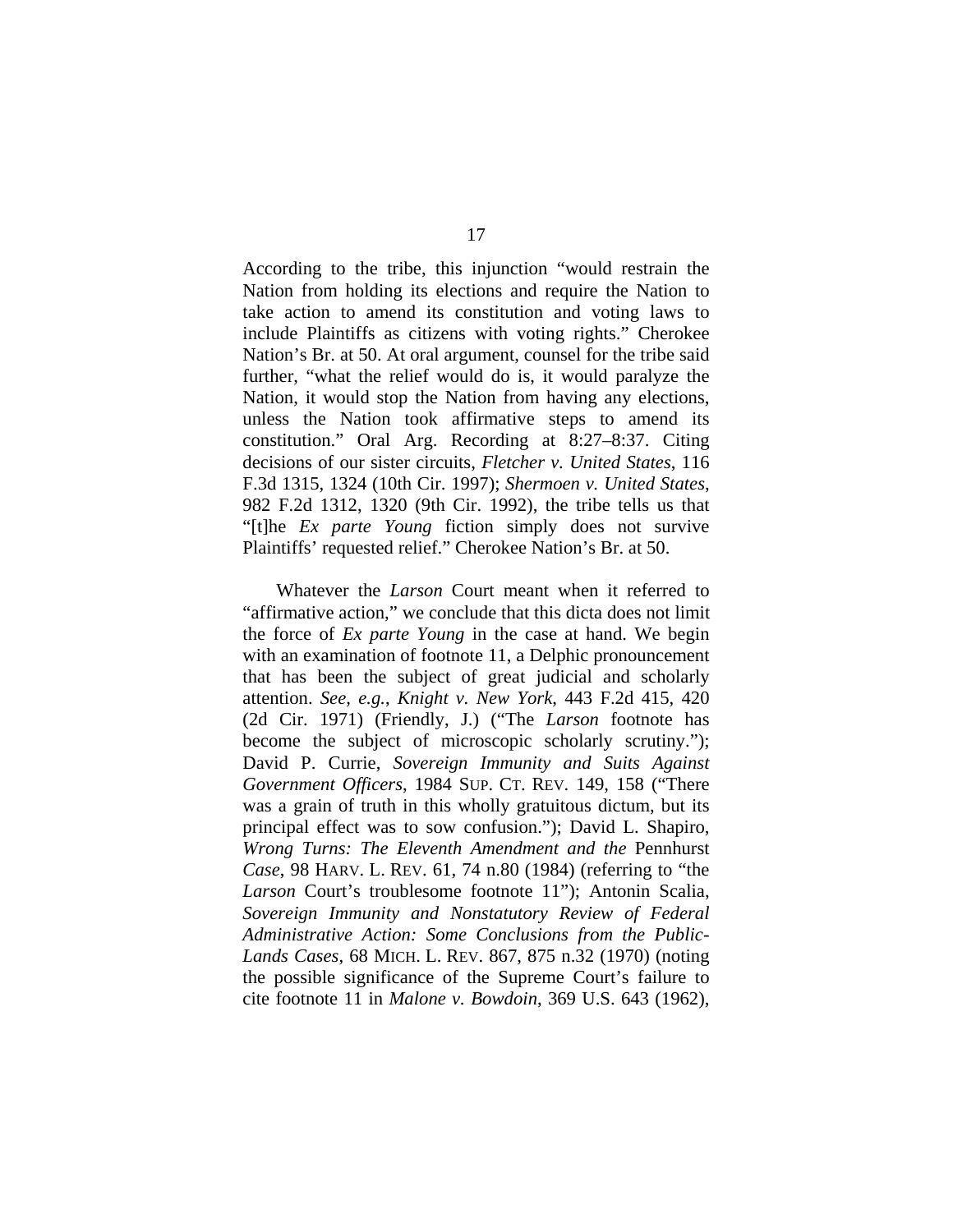which otherwise relied heavily on *Larson*). We then consider whether the supposed prohibition against "affirmative action" in footnote 11 reaches the Freedmen's suit.

Before going any further, however, we note that the continuing force of *Larson*'s footnote 11 is not free from doubt. The Supreme Court did not mention the supposed prohibition against "affirmative action" in its recent treatment of the *Ex parte Young* doctrine in *Verizon*, 535 U.S. at 645– 48, its discussion of tribal sovereign immunity in *Santa Clara Pueblo*, 436 U.S. at 58–59, or its decisions allowing affirmative injunctions against state officers under *Ex parte Young*, *e.g.*, *Milliken v. Bradley*, 433 U.S. 267 (1977). Illpositioned as we are to issue retractions for the highest court in the land, we will assume *arguendo* that footnote 11 is not a dead letter circa 2008. But our discussion should not be mistaken for an endorsement of its continuing vitality, and any court that would rely on footnote 11 to bar an *Ex parte Young* suit would have to grapple with the issue of its possible obsolescence.

Taking a cue from Professor Jaffe, we begin by noting the Court's use of *may* — as in, "a suit *may* fail . . . if the relief requested . . . will require affirmative action by the sovereign," *Larson*, 337 U.S. at 691 n.11 (emphasis added) rather than more commanding alternatives like *must* or *will* or *shall*. Louis L. Jaffe, *Suits Against Governments and Officers: Sovereign Immunity*, 77 HARV. L. REV. 1, 34 (1963) (noting that if "*may* is read as *may* and not as *must*, it is unobjectionable," but that a contrary reading would place footnote 11 at odds with "well-established doctrines"). Only by embracing this equivocation can we read footnote 11 in harmony with prior pronouncements. Consider the following statement from *Ex parte Young*: "There is no doubt that the court cannot control the exercise of the discretion of an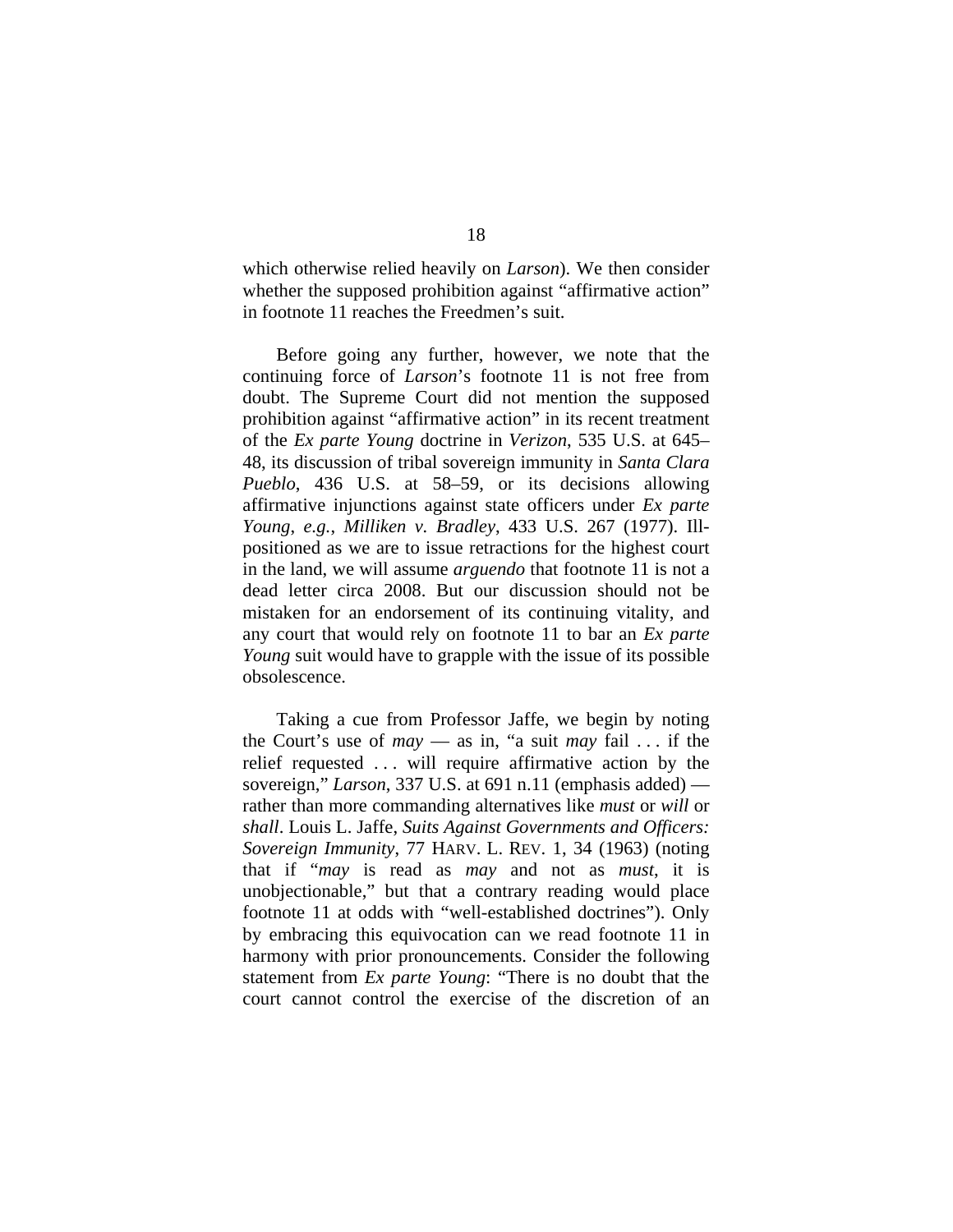officer. It can only direct *affirmative action* where the officer having some duty to perform not involving discretion, but merely ministerial in its nature, refuses or neglects to take such action. In that case the court can direct the defendant to perform this merely ministerial duty." 209 U.S. at 158 (emphasis added) (citing *Bd. of Liquidation v. McComb*, 92 U.S. 531, 541 (1875)). This language suggests that "affirmative action" is not universally condemned in suits against officers, and that some "affirmative action" is permissible. Footnote 11 is not to the contrary, provided we read *may* to mean what it says.

What, then, of that type of "affirmative action" that *Larson* purports to forbid? Footnote 11 cites a single case, *North Carolina v. Temple*, 134 U.S. 22 (1890), which concerned a private bondholder's suit to compel a state auditor to levy a tax, the proceeds of which would be used to pay interest to holders of state bonds. In a half-page opinion, the Supreme Court dismissed the suit on sovereign immunity grounds. *Id.* at 30 ("We think it perfectly clear that the suit against the auditor in this case was virtually a suit against the State of North Carolina. In this regard it comes within the principle of the cases of [*Jumel*], [*Cunningham*], [*Hagood*], and [*In re Ayers*]."). *Temple*, in turn, cited four cases involving bondholders. *See Louisiana v. Jumel*, 107 U.S. 711, 720–23 (1883) (holding that sovereign immunity prevents mandamus action to compel state officers to levy a tax to pay bondholders); *Cunningham v. Macon & Brunswick R.R. Co.*, 109 U.S. 446, 450–57 (1883) (holding that sovereign immunity prevents bondholders' foreclosure suit); *Hagood v. Southern*, 117 U.S. 52, 65–71 (1886) (holding that sovereign immunity prevents suit to compel state comptroller general to levy a tax to fund redemption of revenue bond scrip); *In re Ayers*, 123 U.S. 443, 497–98, 502–03 (1887) (holding that sovereign immunity prevents suit to enjoin state officer from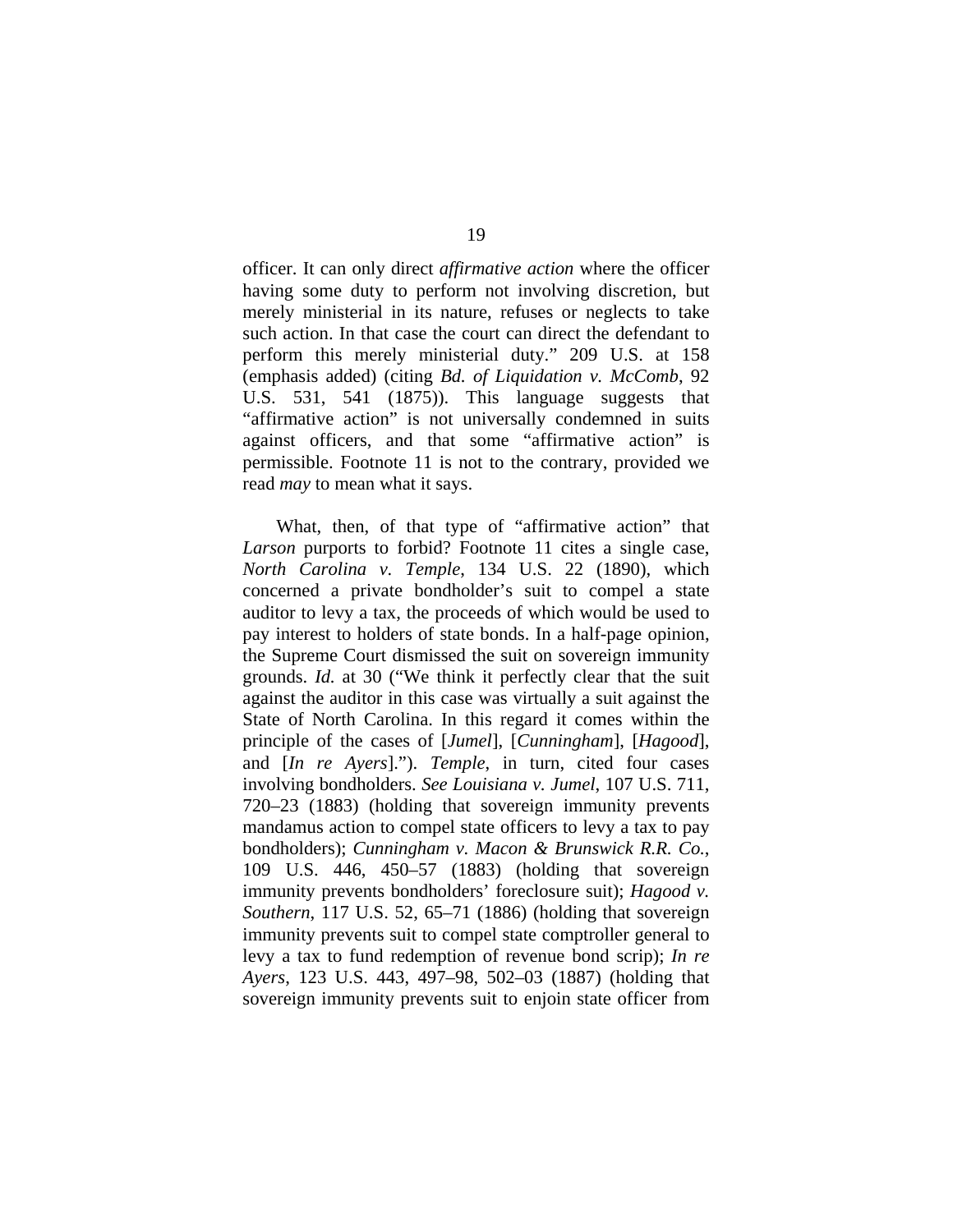bringing tax collection suits against persons who had paid taxes with bond coupons, where such collection was alleged to breach bondholder's contract, and where specific performance of acceptance of coupons was requested).

These cases, from whence came *Larson*'s prohibition against "affirmative action," reflect a familiar limitation on judicial power. A private party cannot by judicial decree force a state officer to levy a tax because to do so would "require, by affirmative official action on the part of the defendants, the performance of an obligation which belongs to the State in its political capacity." *Hagood*, 117 U.S. at 70. In compelling an officer to levy a tax, the court would "assum[e] the control of the administration of the fiscal affairs of the State to the extent that may be necessary to accomplish the end in view." *Jumel*, 107 U.S. at 722. Such an attempt to control an officer would place the court on the wrong side of the line thought to divide "discretionary" from "ministerial" functions. *See Hagood*, 117 U.S. at 69 (" '[A] court cannot substitute its own discretion for that of executive officers in matters belonging to the proper jurisdiction of the latter.' ") (quoting *Bd. of Liquidation*, 92 U.S. at 542).

*Hawaii v. Gordon*, 373 U.S. 57 (1963) (per curiam), a case upon which counsel for the Cherokee Nation relied at oral argument, shows the principle at work. In *Gordon*, the federal Director of the Bureau of the Budget had advised federal agencies that the United States was not obliged by the Hawaii Statehood Act to convey certain federal land to that State. Hawaii sued the Director, "seeking to obtain an order requiring him to withdraw this advice to the federal agencies, determine whether a certain 203 acres of land in Hawaii . . . was land or properties 'needed by the United States' and, if not needed, to convey this land to Hawaii." *Id.* at 58 (quoting the statute). The Supreme Court dismissed the suit on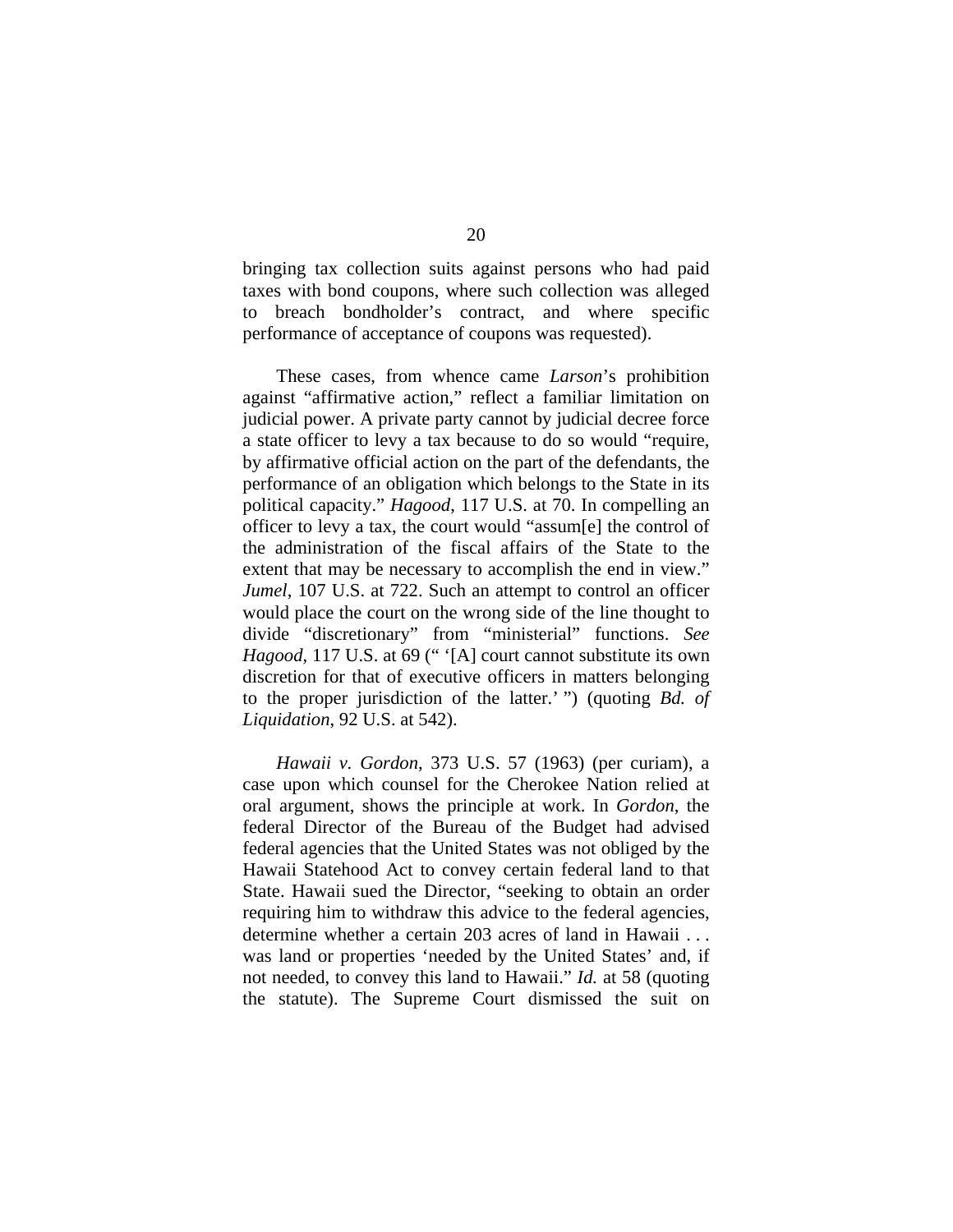sovereign immunity grounds. *Id.* In addition to condemning the impropriety of using judicial processes to wrest land from the United States, the Court also noted with disapproval that "the order requested would require the Director's official affirmative action." *Id.* This disposition echoed the Solicitor General's argument that Hawaii was requesting prohibited "affirmative action" because the Director, acting in his personal capacity, lacked the authority to cancel an official report concerning sovereign property and issue a new one. *See*  Brief in Opposition to Motion for Leave to File Complaint 20–23, 1962 WL 107667 (June 18, 1962) (citing, *inter alia*, *Larson*'s footnote 11).

Whatever the precise meaning of "affirmative action," we think it clear that the Freedmen's suit against the Cherokee Nation does not run afoul of the prohibition as used in footnote 11. The Second Amended Complaint contains a single request for relief against an officer: an injunction preventing Chief Smith "from holding further elections without a vote of all citizens, including the Freedmen." Pls.' Second Am. Compl. ¶ 74, J.A. 138. This relief, if granted, would not oblige the tribe's officer to use his discretionary authority to comply with the injunction. To the contrary, it would prevent the officer from exercising any such authority in violation of the Thirteenth Amendment or the 1866 Treaty. The Cherokee Nation complains that the requested relief will require amendments to the tribe's constitution and voting laws, but the Freedmen do not call for any such changes on the part of the tribe's officers in their Second Amended Complaint. That the tribe might ultimately amend its constitution to bring its elections into conformance with federal law is irrelevant to our sovereign immunity analysis, because any such change would not be the direct result of judicial compulsion. If the tribe pursues these changes, its discretion will not be steered by the judicial hand. The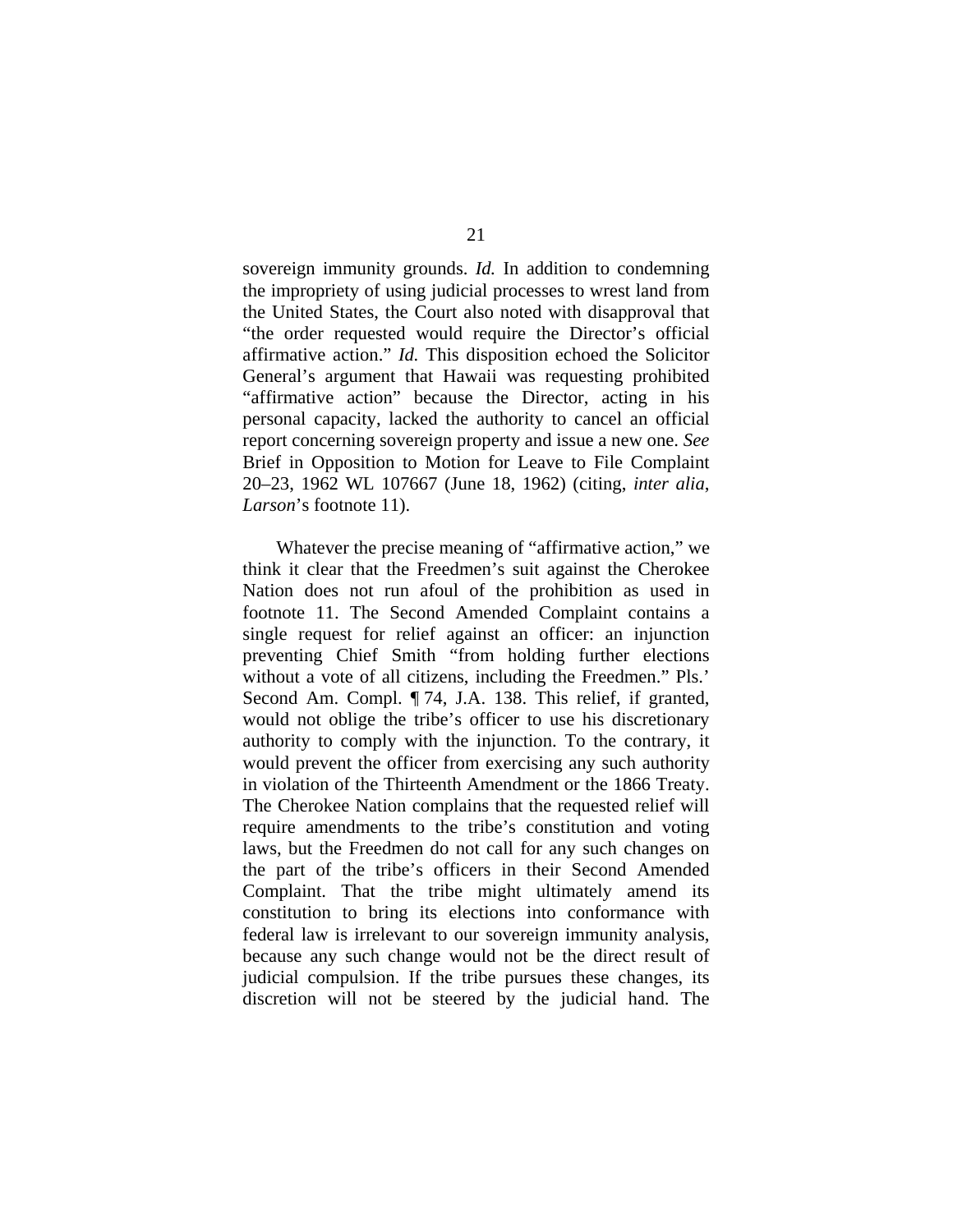Freedmen's suit falls squarely within the principle of *Ex parte Young*. *See* 209 U.S. at 159 ("The general discretion regarding the enforcement of the laws when and as he deems appropriate is not interfered with by an injunction which restrains the state officer from taking any steps towards the enforcement of an unconstitutional enactment to the injury of complainant. In such case no affirmative action of any nature is directed, and the officer is simply prohibited from doing an act which he had no legal right to do. An injunction to prevent him from doing that which he has no legal right to do is not an interference with the discretion of an officer.").

At bottom, the Cherokee Nation's reliance on footnote 11 and similar pronouncements reflects wishful thinking.<sup>5</sup> The tribe imagines a world where *Ex parte Young* suits cannot proceed if they will have any effect on a sovereign. But that is what *Ex parte Young* suits have always done. *See, e.g.*, *Milliken*, 433 U.S. at 288–90 (relying on *Ex parte Young* in suit to desegregate public schools); *Griffin v. County Sch. Bd.*, 377 U.S. 218, 228 (1964) (same); *Orleans Parish Sch. Bd. v.* 

1

<sup>5</sup> The tribe quotes two cases with similar language. *See Gordon*, 373 U.S. at 58 ("The general rule is that relief sought nominally against an officer is in fact against the sovereign if the decree would operate against the latter. Here the order requested would require the [federal officer's] official affirmative action, affect the public administration of government agencies and cause as well the disposition of property admittedly belonging to the United States. The complaint is therefore dismissed.") (citations omitted); *Pennhurst State Sch. & Hosp.*, 465 U.S. at 101 n.11 ("The general rule is that a suit is against the sovereign if 'the judgment sought would expend itself on the public treasury or domain, or interfere with the public administration,' or if the effect of the judgment would be 'to restrain the Government from acting, or to compel it to act.' ") (quoting *Dugan v. Rank*, 372 U.S. 609, 620 (1963) (internal quotation marks omitted)).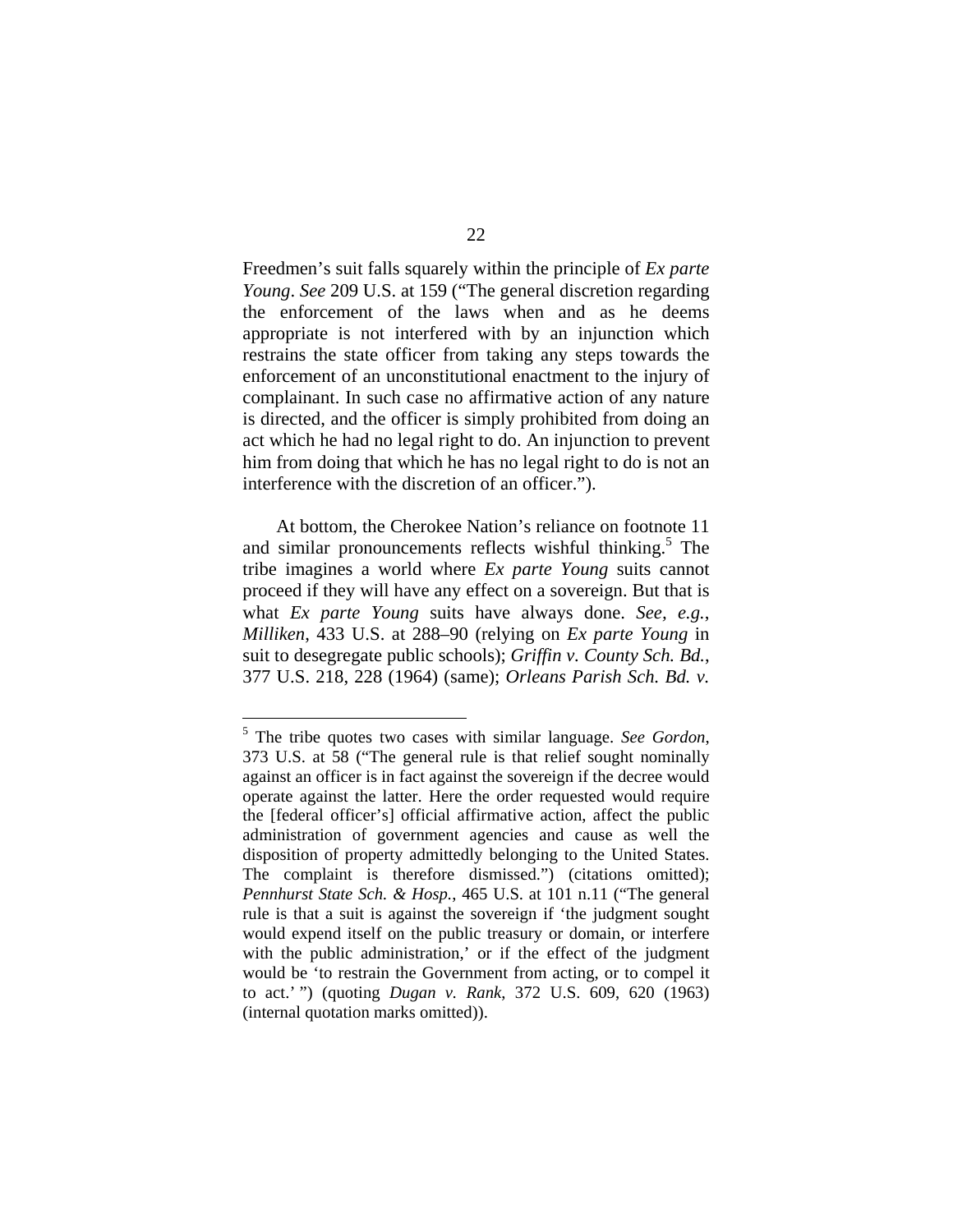*Bush*, 242 F.2d 156, 160–61 (5th Cir. 1957) (same); *Sch. Bd. v. Allen*, 240 F.2d 59, 62–63 (4th Cir. 1956) (same). To credit the tribe's position would be to conclude that *Larson* overruled *Ex parte Young* in dicta, in a footnote, without even citing the case. We doubt whether a case of such monumental importance could have come to rest in such a shallow grave. *See* 17A WRIGHT & MILLER, *supra*, § 4231 ("Indeed it is not extravagant to argue that Ex parte Young is one of the three most important decisions the Supreme Court of the United States has ever handed down."). The Supreme Court mentioned no such change when it recently "confirmed that the core of the Young doctrine is still alive and well." RICHARD H. FALLON, JR. ET AL., HART AND WECHSLER'S THE FEDERAL COURTS AND THE FEDERAL SYSTEM 1028 (5th ed. 2003) (citing *Verizon*, 535 U.S. 635). We therefore reject the Cherokee Nation's argument.

#### **B.**

The Cherokee Nation's next attempt to fend off *Ex parte Young* relies on *Seminole Tribe v. Florida*, 517 U.S. at 73–76. In that case, a tribe sued a State and its officers under a provision of the Indian Gaming Regulatory Act ("IGRA") purporting to abrogate state sovereign immunity. After concluding that Congress lacked power under Article I so to abrogate, *id.* at 57–73, the *Seminole Tribe* Court considered the tribe's contention that the suit could proceed against state officers under *Ex parte Young*. The Court rejected this argument because the IGRA provided for a remedial scheme against the States that was more limited in scope than would have been a suit under *Ex parte Young*. *See Seminole Tribe*, 517 U.S. at 74 ("[W]here Congress has prescribed a detailed remedial scheme for the enforcement against a State of a statutorily created right, a court should hesitate before casting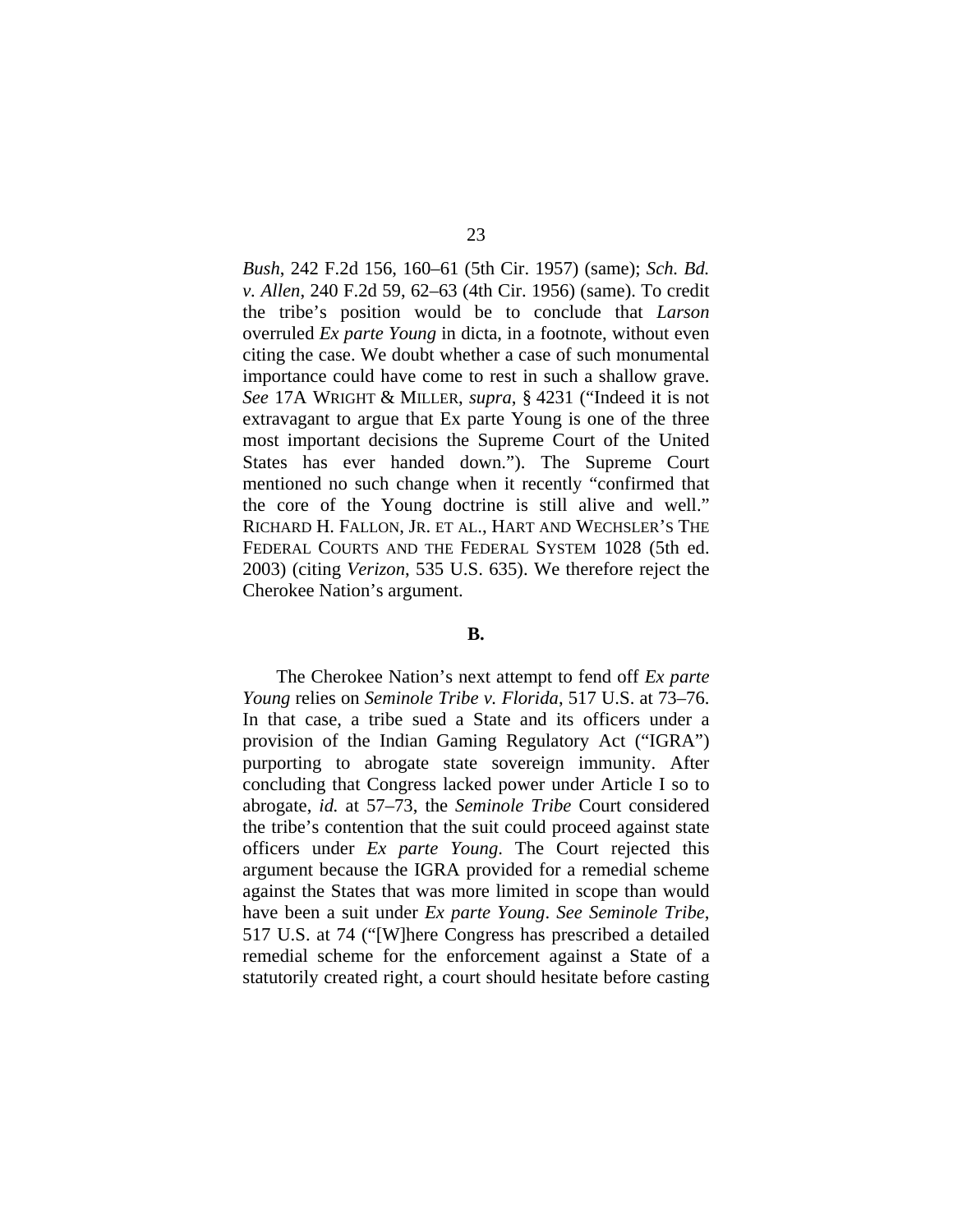aside those limitations and permitting an action against a state officer based upon *Ex parte Young*.").

This *Seminole Tribe* exception applies if we can discern an intent to displace *Ex parte Young* suits through the establishment of a more limited remedial regime. *See Verizon*, 535 U.S. at 647–48. The Cherokee Nation argues that article VII of the 1866 Treaty provides such a remedial scheme against the tribe, thereby foreclosing suits against the tribe's officers. But the treaty provision in question, which opens the federal courts to suits between "inhabitant[s]" of two different districts within the tribe's territory, does not by its terms provide for any type of suit against the tribe itself. As the Cherokee Nation itself argues elsewhere in its briefs, the tribe is not an "inhabitant" of its own territory. Cherokee Nation's Br. at 26. The 1866 Treaty does not provide for *any* remedial scheme against the Cherokee Nation, much less a "detailed remedial scheme," so the *Seminole Tribe* argument fails.

# **C.**

Finally, the Cherokee Nation argues that the Freedmen cannot pursue their claims under *Ex parte Young* because the requested relief "implicates special sovereignty interests." *Idaho v. Couer d'Alene Tribe*, 521 U.S. 261, 281 (1997). In *Couer d'Alene*, the Supreme Court held that *Ex parte Young* did not allow a tribe to sue state officers for infringing upon tribal property rights in violation of federal law, reasoning that control of submerged lands was a core sovereign interest of the State. The Cherokee Nation contends that its special interests in controlling internal governance and defining tribal membership call for a similar result. We reject this argument.

The Cherokee Nation has no interest in protecting a sovereignty concern that has been taken away by the United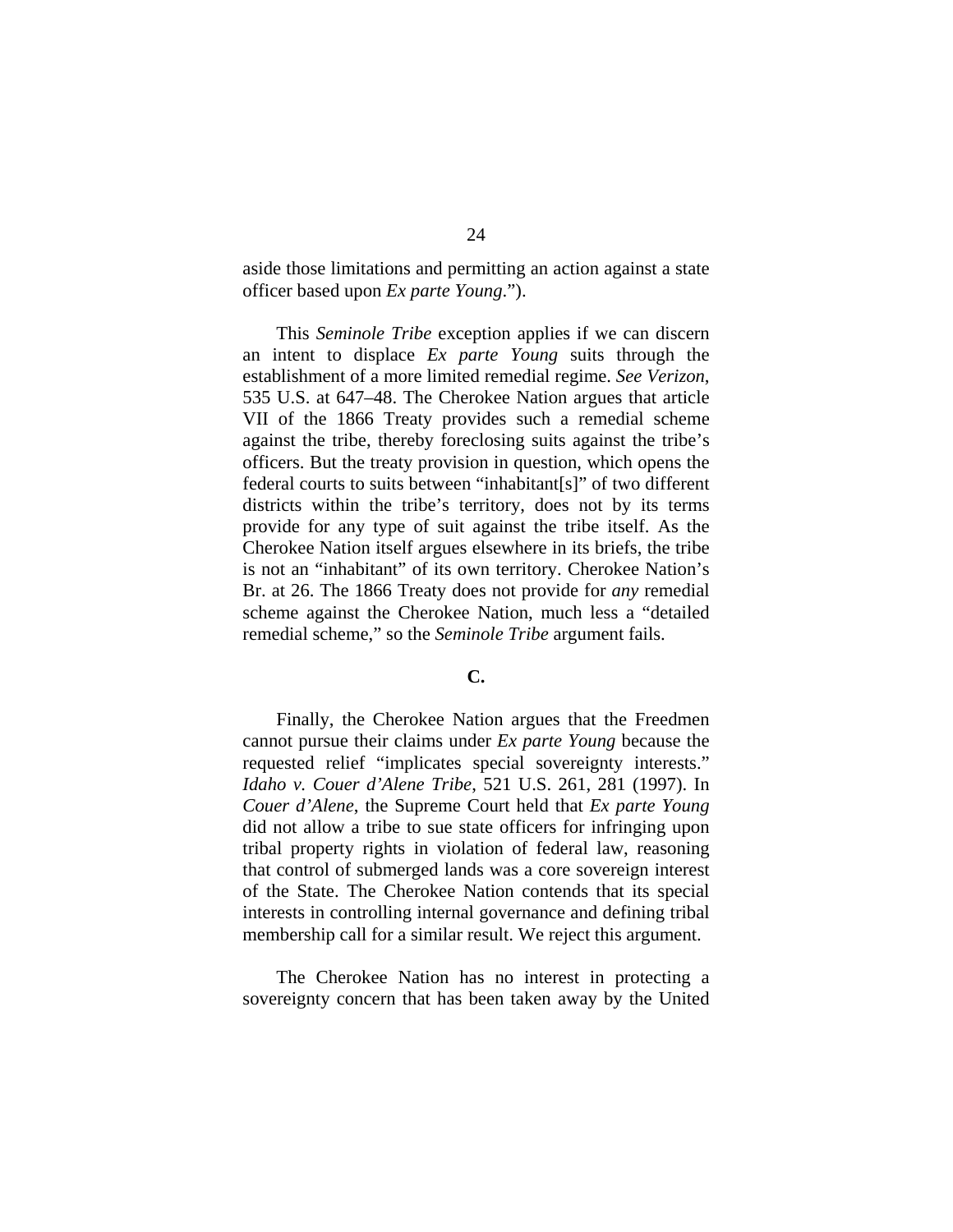States. As the district court went to great lengths to explain, *Vann*, 467 F. Supp. 2d at 66–70, the Thirteenth Amendment and the 1866 Treaty whittled away the tribe's sovereignty with regard to slavery and left it powerless to discriminate against the Freedmen on the basis of their status as former slaves. The tribe does not just lack a "special sovereignty interest" in discriminatory elections — it lacks *any* sovereign interest in such behavior.

In addition, we cannot extend *Couer d'Alene* beyond its "particular and special circumstances," 521 U.S. at 287, which involved the protection of a State's land. In this regard, *Couer d'Alene* closely aligns with earlier decisions holding that *Ex parte Young* cannot be used to gain access to the State's treasury. *See, e.g.*, *Edelman v. Jordan*, 415 U.S. 651, 663 (1974) ("[A] suit by private parties seeking to impose a liability which must be paid from public funds in the state treasury is barred by the Eleventh Amendment.") (citing *Ford Motor Co. v. Dep't of Treasury*, 323 U.S. 459 (1945)). Compared to the interests at stake in *Couer d'Alene*, whose historical pedigree is carefully set forth in that opinion, 521 U.S. at 283–87 (citing, *inter alia*, Magna Carta and the Institutes of Justinian), the Cherokee Nation's relatively newfangled interest in controlling its tribal elections strikes us as less compelling. We leave it for the Supreme Court to decide whether to add additional sovereign interests to the core concerns discussed in *Couer d'Alene*.

## **IV.**

The district court determined that the Cherokee Nation was a required party under Federal Rule of Civil Procedure